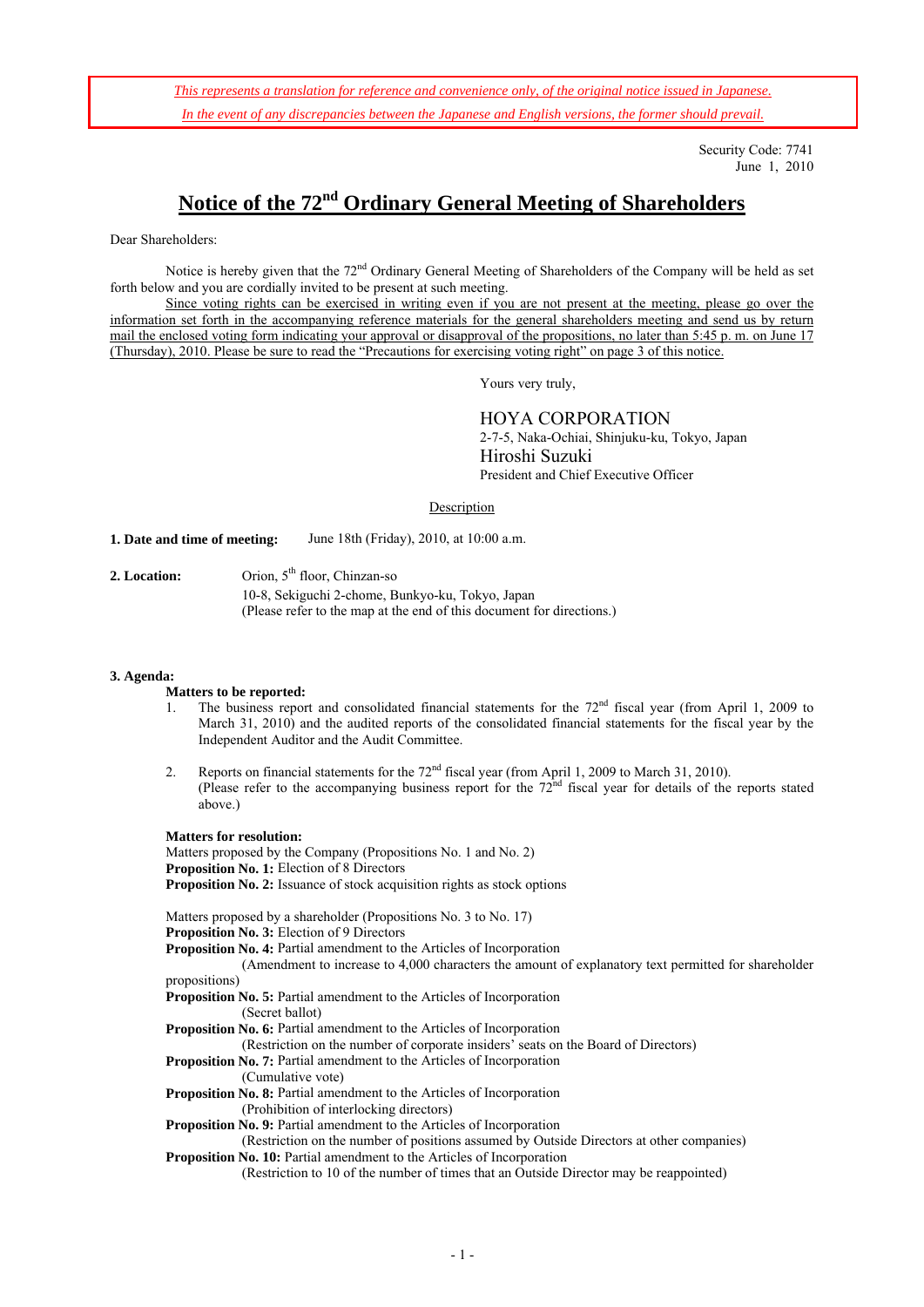**Proposition No. 11:** Partial amendment to the Articles of Incorporation (Disclosure of remuneration to directors who have resigned) **Proposition No. 12:** Partial amendment to the Articles of Incorporation (Obligation to hold meetings not involving Executive Officers) **Proposition No. 13:** Partial amendment to the Articles of Incorporation (Obligation to create guidelines defining Independent Directors) **Proposition No. 14:** Partial amendment to the Articles of Incorporation (Individual disclosure of remuneration) **Proposition No. 15:** Partial amendment to the Articles of Incorporation (Disclosure of positions held at public-interest corporations) **Proposition No. 16:** Partial amendment to the Articles of Incorporation (Prior notice and disclosure of sales of shares by directors and their families) **Proposition No. 17:** Partial amendment to the Articles of Incorporation (Prohibition of hedging by stock option holders)

For an outline of each proposition, please refer to the accompanying reference materials for the general shareholders meeting.

#### **4. Matter decided before meeting**

If you plan to exercise your voting rights in a non-uniform way, please inform the Company of this intention with the reason in writing at least three days prior to the date of the meeting.

#### **5. Other matters related to this Notice**

Of the matters to be included in this notice pursuant to laws and regulations and provisions of Article 16 of the Articles of Incorporation, Notes to the Consolidated Financial Statements and Individual Notes to the Financial Statements are disclosed on our website (http://www.hoya.co.jp/english/index.html) rather than being included in the accompanying business report for the  $72<sup>nd</sup>$  fiscal year.

– END –

If attending the meeting, please present the enclosed voting form to the receptionist at the meeting. If attending the meeting by proxy, the proxy must present to the receptionist at the meeting an item showing authority to act as proxy, with a signature or name and seal of the shareholder who entrusted the service as proxy, together with the voting form of the said shareholder or a copy of a form of ID (seal registration certificate, driver's license, etc.). (The proxy must be another shareholder of the Company having voting rights as provided under the Articles of Incorporation of the Company.)

If any revision takes places in the accompanying reference materials for the general shareholders meeting, the business report, the financial statements or the consolidated financial statements, it will be published at the Company's website on the Internet (http://www.hoya.co.jp/english/index.html).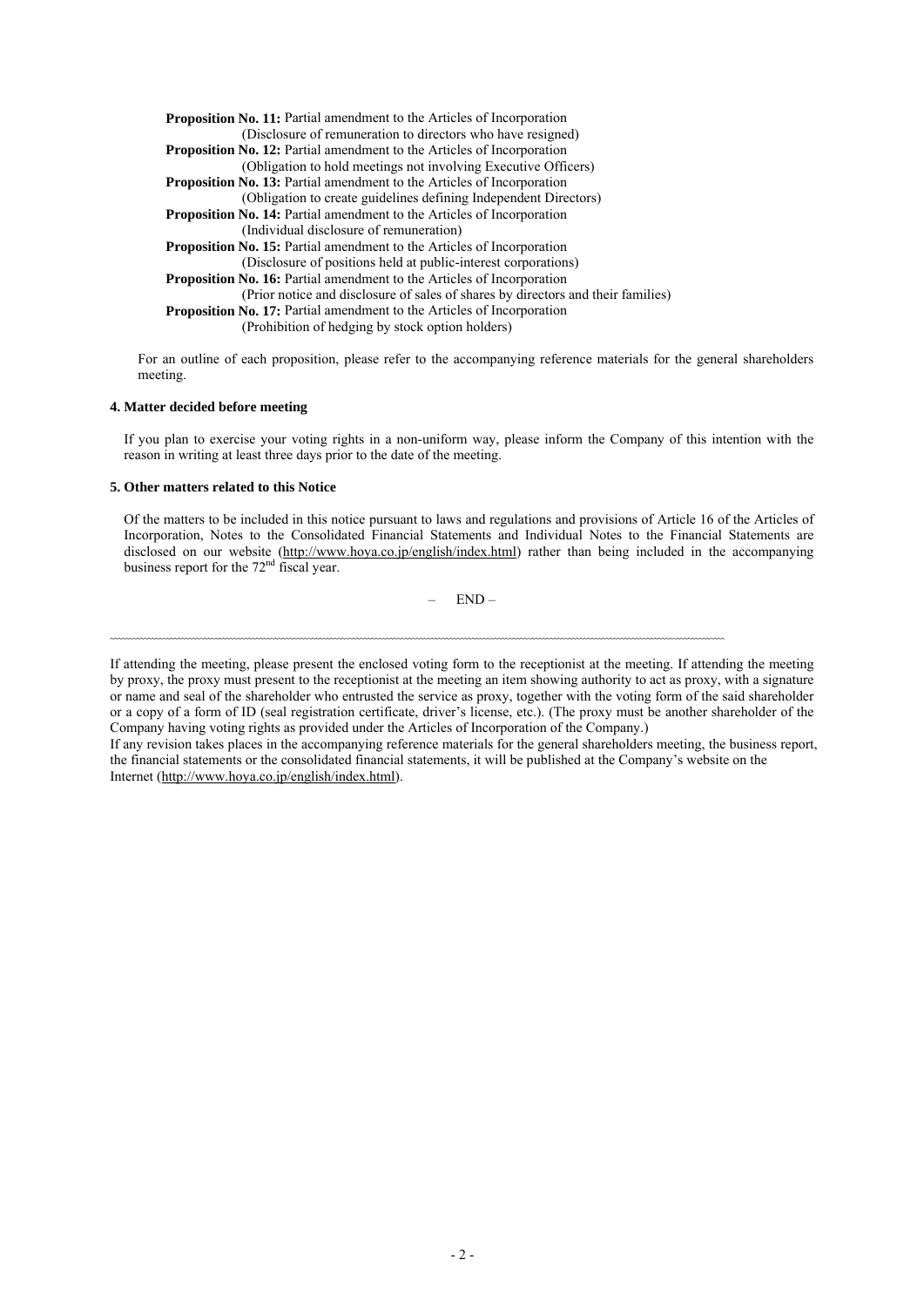# Precautions for exercising voting right

For this General Meeting of Shareholders, the Company has received a document concerning the exercise of shareholders' rights from one of our shareholders who holds 380 voting rights (hereafter "shareholder's proposals"). Details of its contents are given as Propositions No. 3 to No. 17 on pages 9-21 of the reference materials for this Notice of the  $72<sup>nd</sup>$  Ordinary General Meeting of Shareholders. **The Board of Directors of the Company is against these shareholder proposals** as is described for each corresponding proposition shown in the reference materials.

With regard to the election of directors, there are two propositions: Proposition No. 1 proposed by the Company and Proposition No. 3 included in the shareholder's proposals. These two propositions are partially incompatible with one another, and some of the directorial candidates are included in both of them. Therefore, those intending to exercise their voting rights by using the enclosed voting form must confirm the following precautions before indicating their approval or disapproval of the propositions on the voting form.

If you indicate neither your approval nor disapproval of a proposition, your answer will be deemed to be approval if it is the Company's proposal and disapproval if it is a shareholder's proposal.

**Notes** 

### **Precautions for exercising voting rights regarding Proposition No. 1 and Proposition No. 3**

1. The relationship with the upper limit of the number of Directors prescribed in the Articles of Incorporation of the Company

While the Articles of Incorporation of the Company stipulate that "The number of directors of the Company shall be 10 or less," the election of eight Directors is proposed in Proposition No. 1 by the Company, and the election of nine Directors is proposed in Proposition No. 3 included in the shareholder's proposals. If all directorial candidates recommended in the two Propositions (14 candidates, including three overlapping) are elected, the total number of directors will exceed the upper limit stipulated by the Articles of Incorporation, making the two propositions partially incompatible with one another.

Therefore, **those planning to exercise their voting right by mailing the enclosed voting form must indicate their approval or disapproval either by "approving either the Company's or shareholder's proposition and disapproving of the other" or by "approving both propositions by selecting up to 10 candidates from among those listed in the two propositions."** 

Please note that selecting more than 10 candidates from Propositions No. 1 and No. 3 entirely invalidates voting rights concerning the said propositions.

2. Treatment of candidates listed in both Proposition No. 1 and No. 3

Of the directorial candidates listed in Proposition No. 3 of the shareholder's proposals, (vii) Mr. Hiroshi Hamada, (viii) Ms. Eiko Kono, and (ix) Mr. Itaru Koeda are also included in Proposition No. 1 given by the Company.

Therefore those who intend to exercise their voting right by mailing the enclosed voting form **must be sure to treat the above three directorial candidates as being listed in Proposition No. 1, not Proposition No. 3, when indicating their approval or disapproval of the election of the said three candidates.** Please note that indication of the said three candidates in the Proposition No. 3 columns will be considered invalid.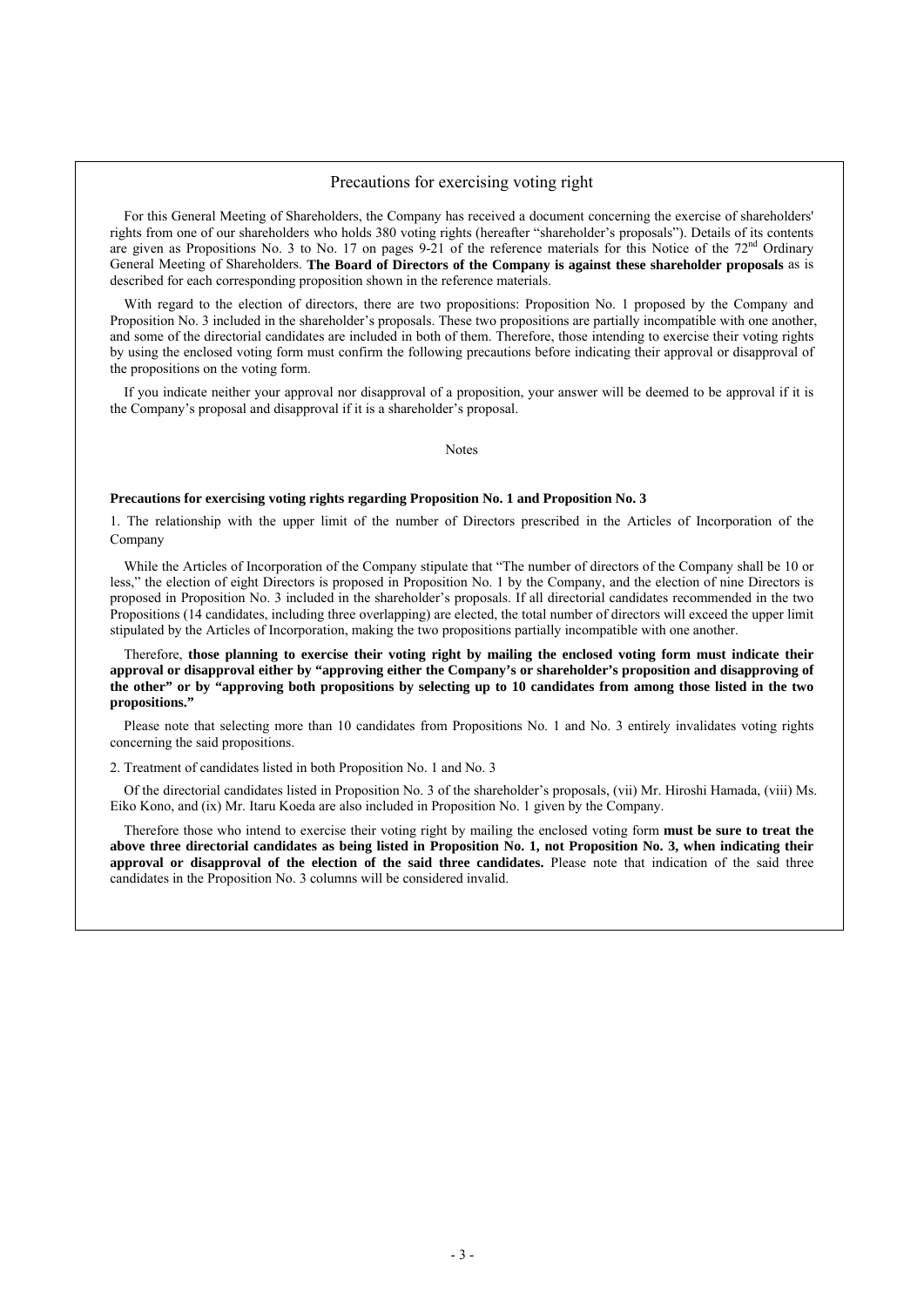# **Information for the General Meeting of Shareholders**

# **Propositions and information**

## **Matters proposed by the Company (Propositions No. 1 and No. 2)**

Propositions No. 1 and No. 2 are proposals made by the Company.

**Proposition No. 1:** Election of eight Directors

The term of office of all of the eight Directors will expire at the close of this Ordinary General Meeting of Shareholders. It is therefore proposed that eight Directors be elected in accordance with the decision made by the Nomination Committee.

The Nomination Committee has reported that according to the "Basis for Election of Candidates for Directors" established by the committee, each candidate for Director does not fall under any reason for disqualification and all candidates for both inside Directors and outside Directors meet the requirements for such candidates.

The candidates for Directors are as follows:

|   | Name<br>(Date of birth)          | Brief history, positions and assignments at the Company, and<br>representation at other corporations, etc.                                                                                                                                                                                                                                                                                                                                                                                                                                                                                                                                                                                                                                                                                                                                                                                                                                                                                                                                                                        | Number of shares of<br>the Company held by<br>Candidate |
|---|----------------------------------|-----------------------------------------------------------------------------------------------------------------------------------------------------------------------------------------------------------------------------------------------------------------------------------------------------------------------------------------------------------------------------------------------------------------------------------------------------------------------------------------------------------------------------------------------------------------------------------------------------------------------------------------------------------------------------------------------------------------------------------------------------------------------------------------------------------------------------------------------------------------------------------------------------------------------------------------------------------------------------------------------------------------------------------------------------------------------------------|---------------------------------------------------------|
| 1 | Takeo Shiina<br>(May 11, 1929)   | Jun. 1953 Joined IBM Japan, Ltd.<br>May 1962 Director of IBM Japan, Ltd.<br>Feb. 1975 President and Representative Director of IBM Japan, Ltd.<br>Jan. 1993 Chairman of IBM Japan, Ltd.<br>Jun. 1995 Director of the Company (present post)<br>Dec. 1999 Senior Adviser to IBM Japan, Ltd.<br>May 2007 Adviser of IBM Japan, Ltd.<br>Apr. 2010 Honorary Adviser to IBM Japan, Ltd. (present post)<br>Important positions held at other companies<br>Honorary Adviser to IBM Japan, Ltd.                                                                                                                                                                                                                                                                                                                                                                                                                                                                                                                                                                                           | 4,000 shares                                            |
| 2 | Yuzaburo Mogi<br>(Feb. 13, 1935) | Apr. 1958 Joined Noda Shoyu Co., Ltd. (present Kikkoman<br>Corporation)<br>Mar. 1979 Director of Kikkoman Corporation<br>Mar. 1982 Managing Director of Kikkoman Corporation<br>Oct. 1985 Managing Director and Representative Director of<br>Kikkoman Corporation<br>Mar. 1989 Executive Managing Director and Representative Director<br>of Kikkoman Corporation<br>Mar. 1994 Executive Vice President and Representative Director of<br>Kikkoman Corporation<br>Feb. 1995 President and Representative Director of Kikkoman<br>Corporation<br>Jun. 2001 Director of the Company (present post)<br>Jun. 2004 Representative Director, Chairman and CEO of Kikkoman<br>Corporation (present post)<br>Important positions held at other companies<br>Representative Director, Chairman and CEO of Kikkoman Corporation<br>Outside Director of Meiji Yasuda Life Insurance Company<br>Outside Director of Calbee Foods Co., Ltd.<br>Outside Auditor of Tobu Railway, Co., Ltd.<br>Outside Auditor of Fuji Media Holdings, Inc.<br>Outside Auditor of Fuji Television Network, Inc. | 4,000 shares                                            |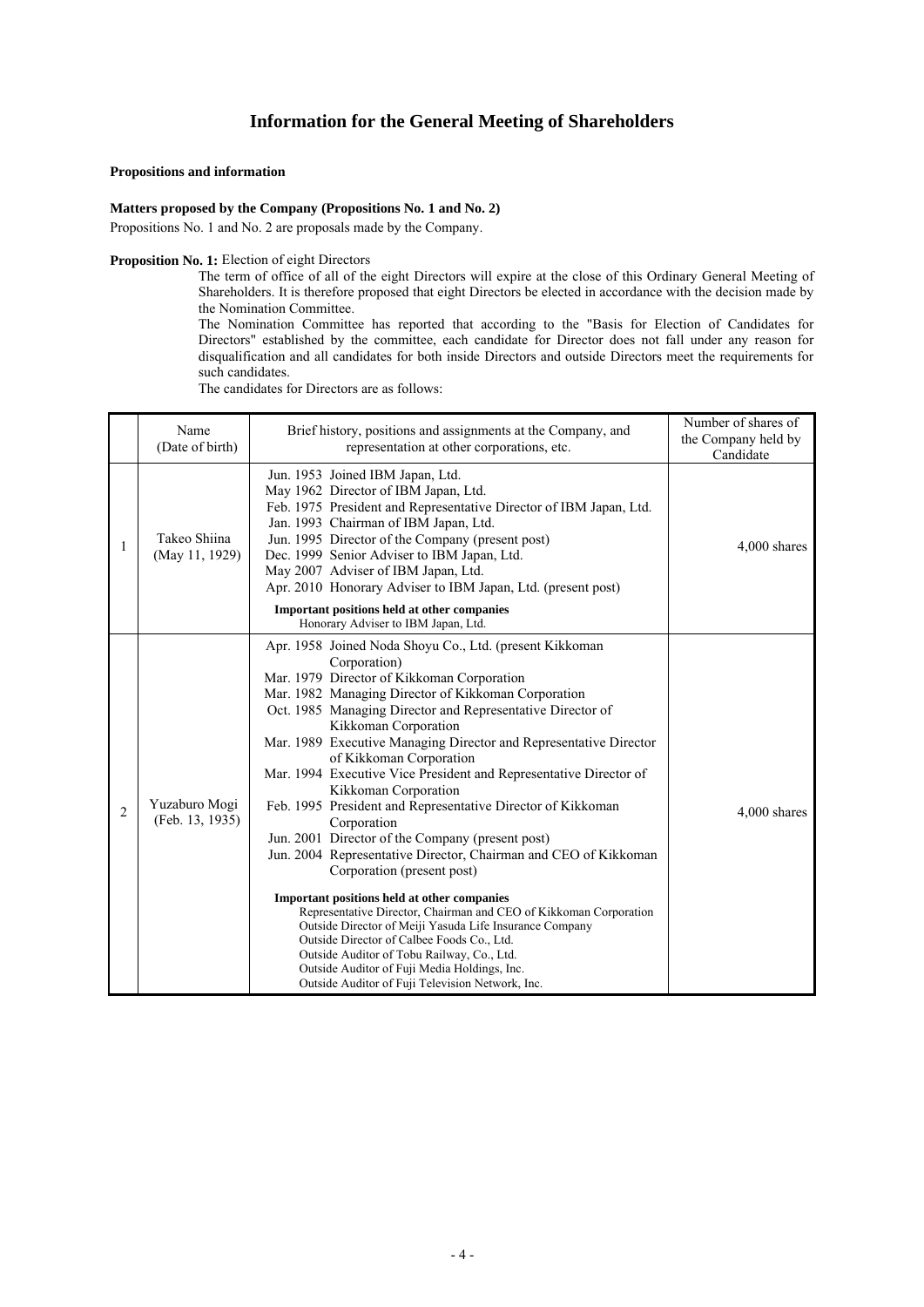|                | Name<br>(Date of birth)          | Brief history, positions and assignments at the Company, and<br>representation at other corporations, etc.                                                                                                                                                                                                                                                                                                                                                                                                                                                                                                                                                                                                                                                                                                                                                                                                                                                                                                                                                 | Number of shares of<br>the Company held by<br>Candidate |
|----------------|----------------------------------|------------------------------------------------------------------------------------------------------------------------------------------------------------------------------------------------------------------------------------------------------------------------------------------------------------------------------------------------------------------------------------------------------------------------------------------------------------------------------------------------------------------------------------------------------------------------------------------------------------------------------------------------------------------------------------------------------------------------------------------------------------------------------------------------------------------------------------------------------------------------------------------------------------------------------------------------------------------------------------------------------------------------------------------------------------|---------------------------------------------------------|
| 3              | Eiko Kono<br>(Jan. 1, 1946)      | Dec. 1969 Joined RECRUIT Co., Ltd.<br>Apr. 1984 Director of RECRUIT Co., Ltd.<br>Aug. 1985 Managing Director of RECRUIT Co., Ltd.<br>Nov. 1986 Senior Managing Director of RECRUIT Co., Ltd.<br>Jul. 1994 Executive Vice President of RECRUIT Co., Ltd.<br>Jun. 1997 President and Representative Director of RECRUIT Co.,<br>Ltd.<br>Jun. 2003 Director of the Company (present post)<br>Jun. 2003 Chairperson and CEO of RECRUIT Co., Ltd.<br>Apr. 2004 Chairperson and Chairperson of the Board of Directors of<br>RECRUIT Co., Ltd.<br>Jun. 2005 Special Advisor of RECRUIT Co., Ltd.<br>Important positions held at other companies                                                                                                                                                                                                                                                                                                                                                                                                                   | $1,000$ shares                                          |
|                |                                  | Outside Director of Mitsui Sumitomo Insurance Co., Ltd.<br>Outside Director of DIC Corporation<br>Outside Director of Tokyo Stock Exchange Group, Inc.<br>Outside Director of Tokyo Stock Exchange, Inc.                                                                                                                                                                                                                                                                                                                                                                                                                                                                                                                                                                                                                                                                                                                                                                                                                                                   |                                                         |
| $\overline{4}$ | Yukiharu Kodama<br>(May 9, 1934) | Apr. 1957 Joined the Ministry of International Trade and Industry<br>(MITI) (now the Ministry of Economy, Trade and Industry<br>(METI)<br>Jun. 1985 Director General of the Minister's Secretariat MITI<br>Jun. 1988 Director General of Industrial Policy Bureau MITI<br>Jun. 1989 Administrative Vice-Minister of MITI.<br>Jun. 1991 Retired from MITI<br>Jun. 1991 Advisor to Japan Industrial Policy Research Institute<br>(JIPRI)<br>Feb. 1992 Advisor to the Industrial Bank of Japan (IBJ)<br>Jun. 1993 President of The Shoko Chukin Bank<br>Jul. 2001 Chairman<br>of the<br>Japan<br>Information<br>Processing<br>Development Corporation (present post)<br>Jun. 2005 Director of the Company (present post)<br>Nov. 2007 Chairman of the Mechanical Social Systems Foundation<br>(present post)<br>Important positions held at other companies<br>President of the Mechanical Social Systems Foundation<br>Outside Director of Asahi Kasei Corporation<br>Outside Auditor of Tokyo Dome Corporation<br>Outside Auditor of Yomiuri Land Co., Ltd. | $1,000$ shares                                          |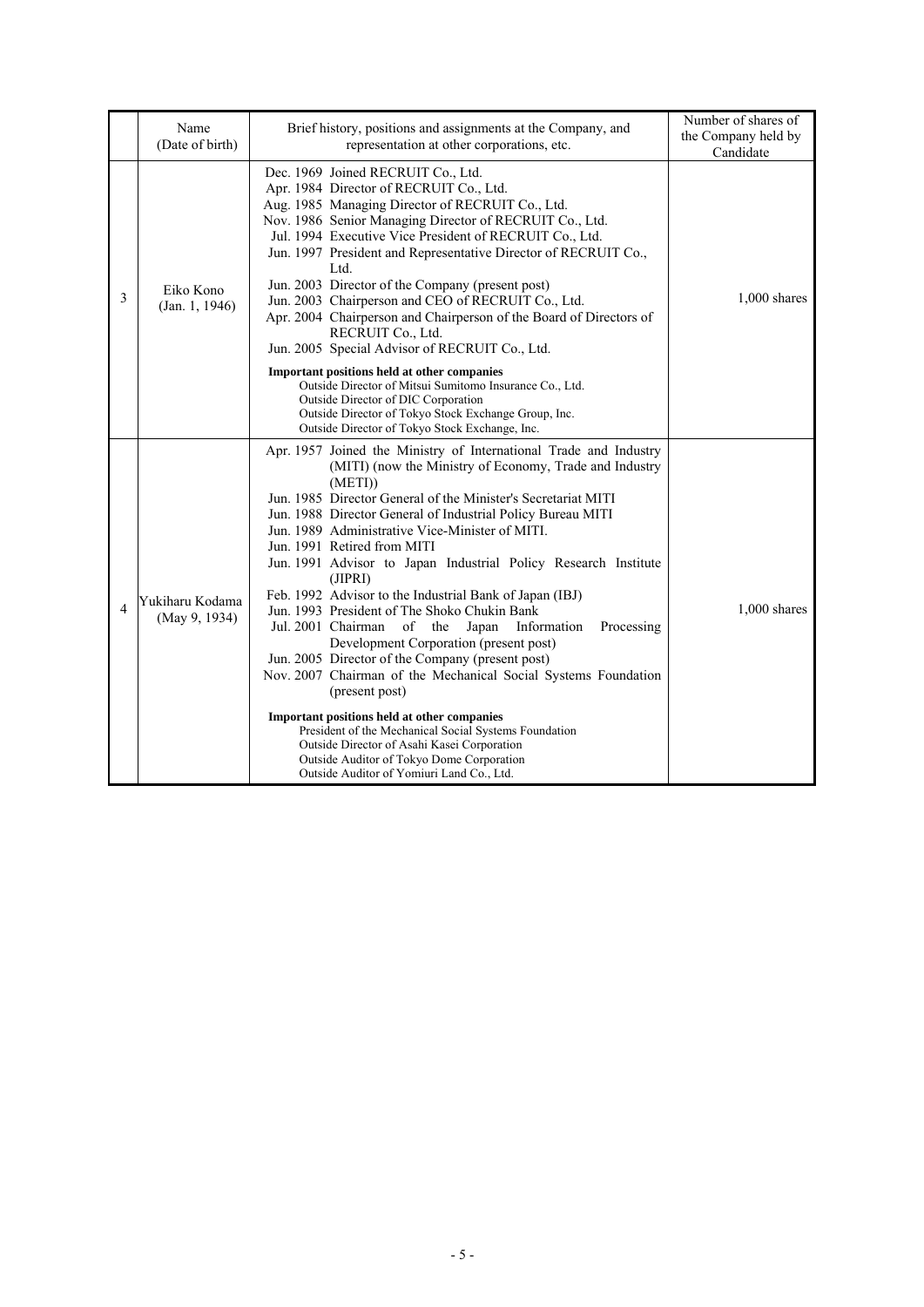|   | Name<br>(Date of birth)           | Brief history, positions and assignments at the Company, and<br>representation at other corporations, etc.                                                                                                                                                                                                                                                                                                                                                                                                                                                                                                                                                                                                                                                                                                                                                                                           | Number of shares of<br>the Company held by<br>Candidate |
|---|-----------------------------------|------------------------------------------------------------------------------------------------------------------------------------------------------------------------------------------------------------------------------------------------------------------------------------------------------------------------------------------------------------------------------------------------------------------------------------------------------------------------------------------------------------------------------------------------------------------------------------------------------------------------------------------------------------------------------------------------------------------------------------------------------------------------------------------------------------------------------------------------------------------------------------------------------|---------------------------------------------------------|
| 5 | Itaru Koeda<br>(Aug. 25, 1941)    | Apr. 1965 Joined Nissan Motor Co., Ltd.<br>Jun. 1993 Director of Nissan Motor Co., Ltd.<br>May 1998 Managing Director of Nissan Motor Co., Ltd.<br>May 1999 Vice President of Nissan Motor Co., Ltd.<br>Apr. 2003 Representative Director of Nissan Motor Co., Ltd.<br>Jun. 2003 Co-Chairman of Nissan Motor Co., Ltd.<br>Jun. 2003 Chairman of Calsonic Kansei Corporation (present post)<br>Jul. 2003 Director of Renault S.A.<br>Mar. 2005 Chairman of JATCO Ltd.<br>Jun. 2008 Chairman Emeritus and Advisor of Nissan Motor Co., Ltd.<br>(present post)<br>Jun. 2008 Chairman of Nissan Shatai Co., Ltd. (present post)<br>Jun. 2009 Director of the Company (present post)<br>Important positions held at other companies<br>Executive Advisor and Honorary Chairman of Nissan Motor Co., Ltd.<br>Board Member (Chairman) of Calsonic Kansei Corporation<br>Chairman of Nissan Shatai Co., Ltd. | $5,000$ shares                                          |
| 6 | Hiroshi Suzuki<br>(Aug. 31, 1958) | Apr. 1985 Joined the Company<br>Jun. 1993 Director of the Company<br>Jun. 1997 Managing Director of the Company<br>Apr. 1999 Managing Director of the Company,<br>President, Electro Optics Company<br>Jun. 1999 Executive Managing Director of the Company<br>Jun. 2000 President and Representative Director of the Company<br>Jun. 2003 Director, President, Representative Executive Officer and<br>CEO of the Company (present post)                                                                                                                                                                                                                                                                                                                                                                                                                                                            | 942,080 shares                                          |
| 7 | Hiroshi Hamada<br>(May 30, 1959)  | Apr. 1982 Joined Yamashita Shinnihon Steamship Co., Ltd. (present<br>Mitsui O.S.K. Lines, Ltd.)<br>Mar. 1987 ALICO Japan<br>Nov. 1992 Clarke Consulting Group of the United States<br>Jan. 1995 Dell Computer Corporation (present Dell Inc.)<br>Aug. 2000 President and Representative Director of the above<br>company, and Vice President of Dell Inc. of the United<br><b>States</b><br>May 2006 Representative partner of Revamp Corporation<br>Apr. 2008 Executive Chief Operating Officer of the Company<br>(present post)<br>Jun. 2008 Director of the Company (present post)                                                                                                                                                                                                                                                                                                                | 67,800 shares                                           |
| 8 | Kenji Ema<br>(Nov. 8, 1947)       | Mar. 1970 Joined the Company<br>Jun. 1993 Director of the Company, in charge of Administration<br>Planning, Accounting and Purchase<br>Jun. 1997 Managing Director of the Company, in charge of Strategy,<br>Planning and Treasury<br>Jun. 2000 Executive Managing Director of the Company, in charge<br>of Corporate Finance<br>Jun. 2001 Executive Managing Director and CFO of the Company<br>Jun. 2003 Director, Executive Officer and CFO of the Company<br>(present post)<br>Jul. 2003 President of HOYA HOLDINGS N.V.<br>Jan. 2007 Executive Officer Chief Financial of HOYA<br>CORPORATION, Netherlands Branch                                                                                                                                                                                                                                                                               | $44,800$ shares                                         |

(Notes)

1. No candidate has any relationship of special interest with the Company.

2. Matters concerning the candidates for the posts of Outside Directors are as follows:

 (1) Mr. Takeo Shiina, Mr. Yuzaburo Mogi, Ms. Eiko Kono, Mr. Yukiharu Kodama, and Mr. Itaru Koeda are candidates for the posts of Outside Directors. The Company has provided notice to the Tokyo Stock Exchange of Mr. Takeo Shiina, Mr. Yuzaburo Mogi, Ms. Eiko Kono, Mr. Yukiharu Kodama and Mr. Itaru Koeda as being independent directors appointed by the Company, in accordance with the Tokyo Stock Exchange's rules and regulations.

(2) Reasons for the selection of candidates for the posts of Outside Directors

In 2003, the Company adopted a committee structure itself (as a "company with committees" following the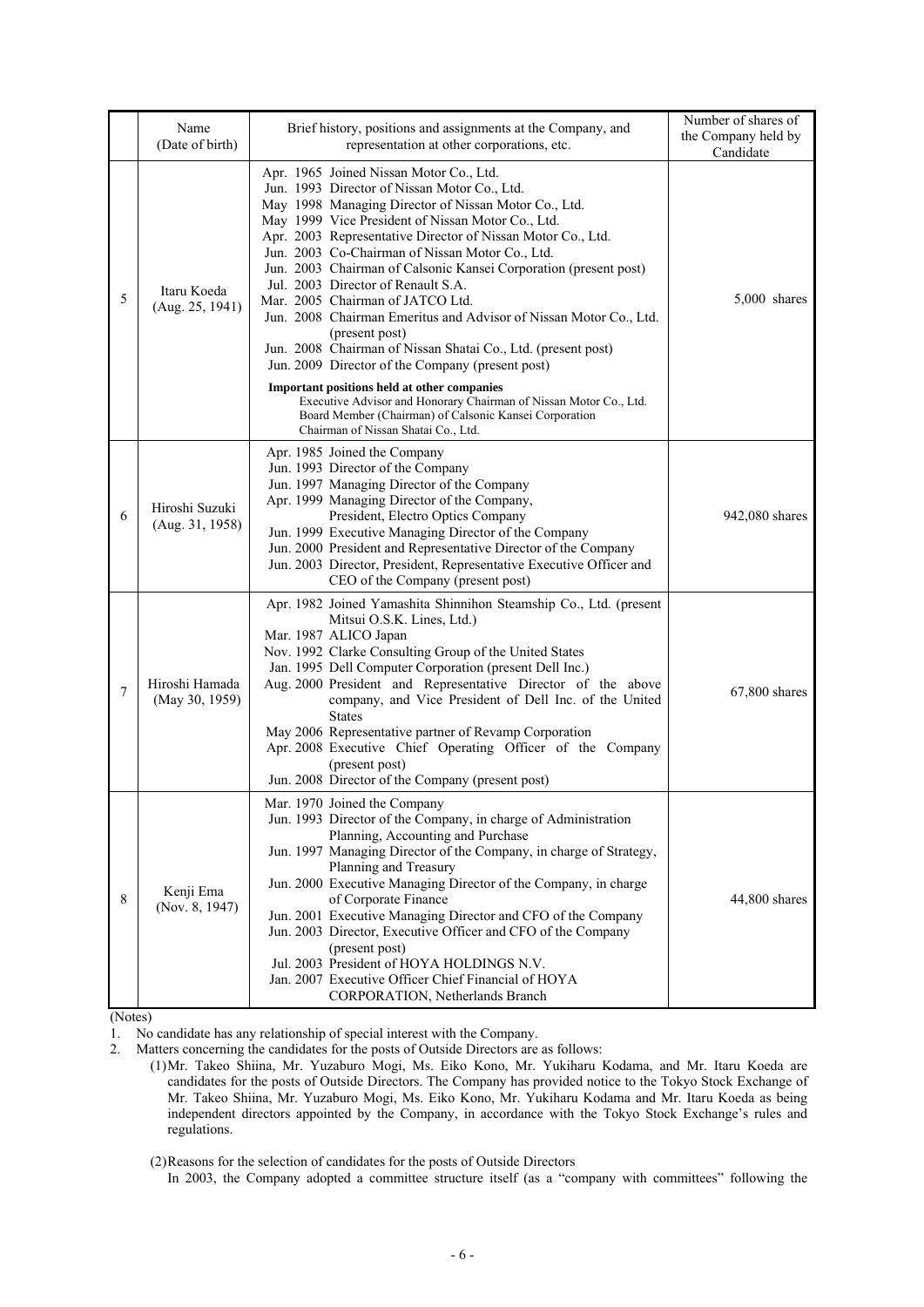enforcement of the Corporation Law). The Company set up three committees, namely the Nomination Committee, Compensation Committee and Audit Committee, with the aim of securing management transparency and fairness and reinforcing supervisory functions. At the same time, the Company carried out a substantial transfer of authority from the Board of Directors to Executive Officers to put in place a system that enables speedy and efficient management by Executive Officers.

Outside Directors must comprise a majority at the three committees. For this reason, the Company needs to appoint two or more Outside Directors. The Articles of Incorporation of the Company prescribe that half or more of its Directors must be Outside Directors, for the purpose of ensuring fairness. At present, five of the eight Directors of the Company are Outside Directors. They contribute to building a solid system of governance.

With this background, the Company hereby requests appointment of the five candidates to the posts of Outside Directors.

Four of the five candidates have engaged in corporate management for many years, with Mr. Takeo Shiina serving at IBM Japan, Ltd. in the information and telecommunications industry, Mr. Yuzaburo Mogi at Kikkoman Corporation in the food industry in the consumer goods field, Ms. Eiko Kono at RECRUIT Co., Ltd. in the information services industry, and Mr. Itaru Koeda at Nissan Motor Co., Ltd. in the automobile industry. Meanwhile, Mr. Yukiharu Kodama has surveyed the business community from a fair and impartial viewpoint for many years, assisting ministers at the Ministry of International Trade and Industry (presently known as the Ministry of Economy, Trade and Industry), and has accumulated very substantial knowledge and experience at financial institutions.

The Company nominated these candidates for the posts of Outside Directors in the hope that they would provide management supervision and advice to the Company from a broad perspective not constrained by the industry to which the Company belongs, based on their abundant knowledge and experience, and the wealth of information they have cultivated through their careers. Each of the candidates has a sufficient background to provide management supervision and advice to the Company. They also possess abundant international experience and extensive networks of contacts in their fields. These are people who, instead of providing names only, can actually attend meetings of the Board of Directors of the Company, take an active part in discussions at the meetings, and express opinions as persons who care about the Company.

 (3) Violations of laws and ordinances or the Articles of Incorporation, or other inappropriate actions, and steps taken to prevent or respond to the above events initiated by the candidate Outside Directors over the past five years, to the extent that the candidates have served as Outside Directors of other companies

At Mitsui Sumitomo Insurance Co., Ltd., where Ms. Eiko Kono concurrently serves as an outside director, facts emerged showing the improper non-payment of benefits for whole-life medical insurance and other third-category products and incomplete payment of extra expense claims and other incidental benefits. For this reason, the Financial Services Agency on June 21, 2006 issued to the company an order for operational improvement in accordance with Paragraph, 1, Article 132 of the Insurance Business Law, and an order for partial operational suspension in accordance with Article 133 of said law. Subsequently, partial calculation errors in fire and other insurance premiums came to light at the company.

Ms. Eiko Kono has regularly spoken about the importance of legal compliance and customer protection at the meetings of the Board of Directors of the company, etc. Following the incidents, Ms. Kono discharged her responsibility by making proposals to prevent a recurrence of the errors as the company undertook a fundamental review of the administration of its operations.

 (4)Years since appointment as Outside Director of the Company (up to the close of this General Meeting of Shareholders)

| Mr. Takeo Shiina    | 15 years |
|---------------------|----------|
| Mr. Yuzaburo Mogi   | 9 years  |
| Ms. Eiko Kono       | 7 years  |
| Mr. Yukiharu Kodama | 5 years  |
| Mr. Itaru Koeda     | 1 year   |

(5) Liability limitation contract with candidates for the posts of Outside Directors

 The Company and the five candidates for reappointment as Outside Director have concluded an agreement that limits liabilities for damages prescribed in Paragraph 1, Article 423 of the Corporation Law to the higher of a prefixed amount exceeding 10 million yen or the amount set by law. When the reappointment of each person is approved, the liability limitation contract for the previous term will be continued.

4. The conditions for assuming the post of committee member for each candidate are as shown below.

 Nomination Committee members: Mr. Takeo Shiina (Chairman), Mr. Yuzaburo Mogi, Ms. Eiko Kono, Mr. Yukiharu Kodama, and Mr. Itaru Koeda

 Audit Committee members: Mr. Yukiharu Kodama (Chairman), Mr. Takeo Shiina, Mr. Yuzaburo Mogi, Ms. Eiko Kono, and Mr. Itaru Koeda

 Compensation Committee members: Mr. Yuzaburo Mogi (Chairman), Mr. Takeo Shiina, Ms. Eiko Kono, Mr. Yukiharu Kodama, and Mr. Itaru Koeda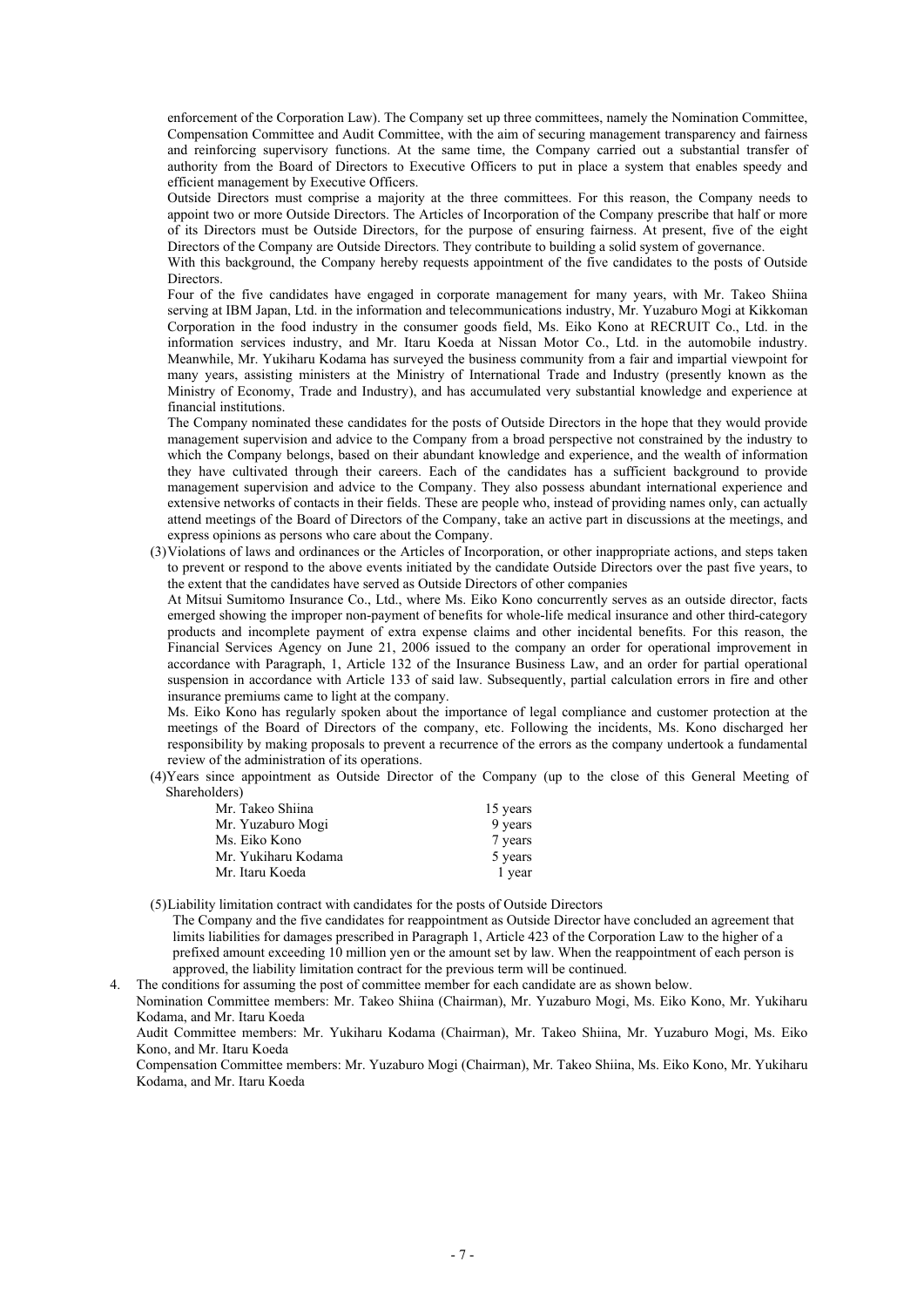# **Proposition No. 2:** Issuance of stock acquisition rights as stock options

We request your approval for stock acquisition rights to be issued to the employees of the Company and the directors and employees of the subsidiaries of the Company as stock options as outlined below, based on the provisions of Articles 236, 238 and 239 of the Companies Act, and for the authority to determine the guidelines for subscription to the above stock acquisition rights to be delegated to the Board of Directors.

- 1. Reasons for inviting persons who accept stock acquisition rights with special advantageous conditions The Company intends to issue stock acquisition rights to its employees and to the directors and employees of its subsidiaries to raise the morale of its employees and of directors and employees of its subsidiaries, to motivate them to improve results and to attract excellent human resources.
- 2. Outline of the issuance of stock acquisition rights (Hereinafter referred to as the "Stock Acquisition Rights")
- (1) Upper limit of the number of Stock Acquisition Rights
	- The upper limit shall be 5,000 rights.
- (2) Amount of payment for the Stock Acquisition Rights
- No payment of money shall be required in exchange for the Stock Acquisition Rights.
- (3) Details of the Stock Acquisition Rights
	- (i) Type and number of shares that are the object of the Stock Acquisition Rights

The type of shares that are the object of the Stock Acquisition Rights shall be the common shares of the Company, and the number of shares that are the object of one Stock Acquisition Right (hereinafter referred to as "the Number of Granted Shares") shall be 400 shares. If the Company conducts a stock split (including free share allocation) or a reverse stock split after the date of allocation, the Number of Granted Shares shall be adjusted based on the following formula. Such adjustment shall be made only for the Number of Granted Shares of the Stock Acquisition Rights that are not exercised as of the time of adjustment. Any fraction of less than one share created as a result of the adjustment shall be discarded.

> Number of Granted Shares after adjustment  $=$  Number of Granted Shares before adjustment x ratio of stock split or reverse stock split

If there is an unavoidable reason requiring the adjustment of the Number of Granted Shares in addition to the foregoing after the date of allocation, the Number of Granted Shares may be adjusted to a reasonable extent.

The total number of shares that are the object of the Stock Acquisition Rights shall be subject to an upper limit of 2,000,000 shares. If the Number of Granted Shares is adjusted as above, a number obtained by multiplying the Number of Granted Shares after adjustment by the upper limit of the number of Stock Acquisition Rights set out in (1) above shall become the upper limit.

 (ii) Method for calculating the value of properties that will be invested in at the time of the exercise of the Stock Acquisition Rights

The value of properties that will be invested in at the time of the exercise of one Stock Acquisition Right shall be an amount obtained by multiplying the Number of Granted Shares by the amount of payment (hereinafter referred to as "the Exercise Price") for one share that will be delivered after the exercise of the Stock Acquisition Rights.

The Exercise Price shall be the closing price of the ordinary transactions of the shares of the Company at the Tokyo Stock Exchange on the date before the date of resolution regarding the prospectus of the Stock Acquisition Rights by the Board of Directors of the Company (if no transactions are conducted on this date, it shall be the closing price of the immediately preceding date).

If the Company conducts a stock split (including free share allocation) or a reverse stock split after the date of allocation, the Exercise Price shall be adjusted based on the following formula. Any fraction of less than one yen created as a result of the adjustment shall be rounded up.

Exercise Price after adjustment = Exercise Price before adjustment x  $(1 / (ratio of stock$ split or reverse stock split))

If there is an unavoidable reason such as a decline in the amount of capital stock, which requires the adjustment of the Exercise Price in addition to the foregoing after the date of allocation, the Exercise Price may be adjusted to a reasonable extent.

- (iii) Period for exercise of the Stock Acquisition Rights
- From October 1, 2011 to September 30, 2020
- (iv) Conditions for the exercise of the Stock Acquisition Rights
- The Stock Acquisition Rights shall not be exercised after dividing one Stock Acquisition Right. (v) Clause of acquisition of the Stock Acquisition Rights
	- If the general meeting of shareholders of the Company approves a merger agreement under which the Company will become a non-surviving company, a company spin-off agreement or plan based on which the Company will become a spin-off company, a stock swap agreement based upon which the Company will become a wholly-owned subsidiary, or a stock transfer plan (if the approval of the general meeting of shareholders is not required, the resolution of the Board of Directors or decision by Representative Executive Officer), the Company may acquire the Stock Acquisition Rights free of charge.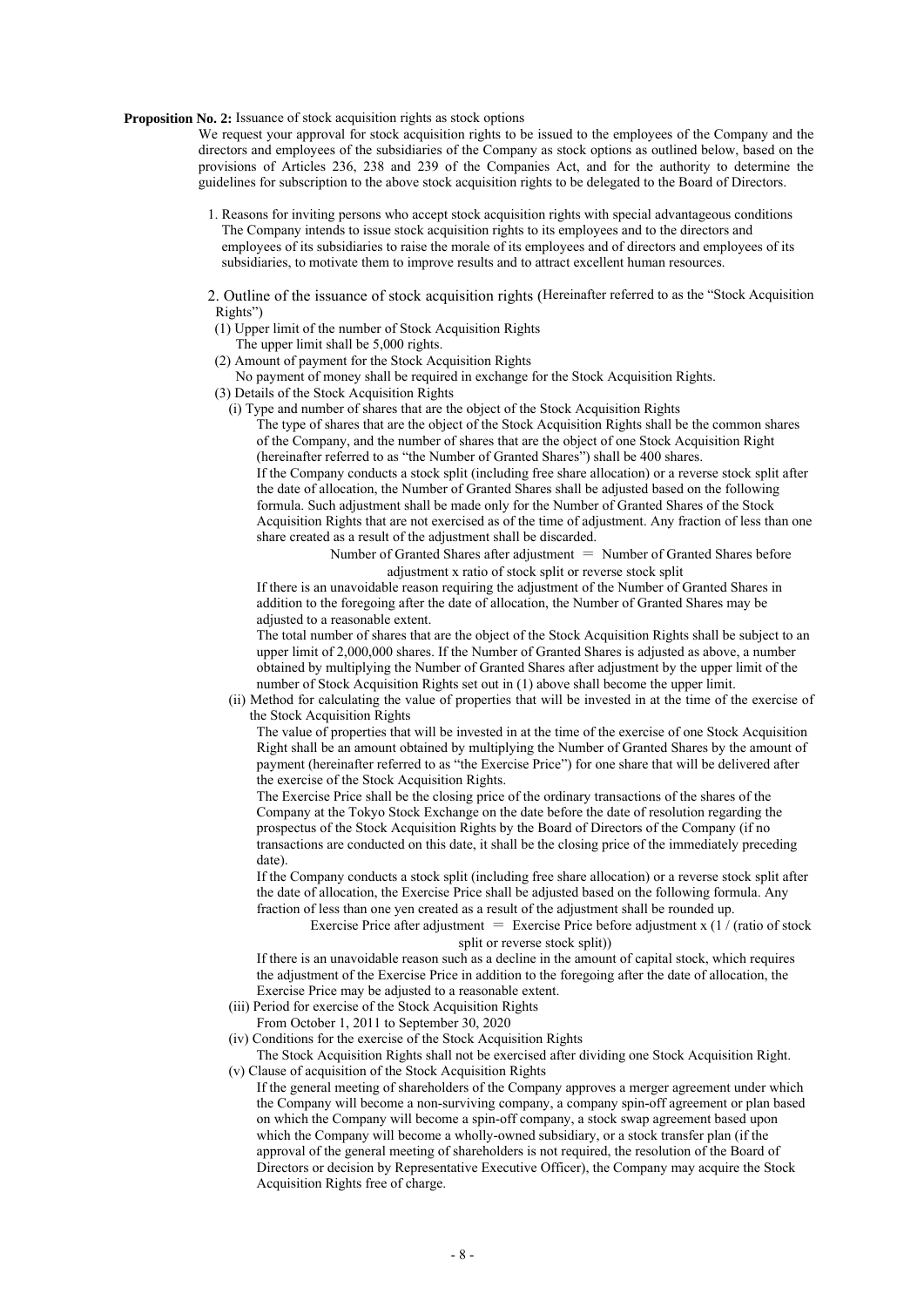#### (vi) Common stock and capital reserve to be increased

- The amount of increase in capital stock in the event of the issue of shares through the exercise of the Stock Acquisition Rights shall be half of the amount of the limit of the increase in capital stock, etc. which is calculated in accordance with Paragraph 1 of Article 17 of the corporate accounting regulations (any fraction of less than one yen created as a result of the calculation shall be rounded up). The amount of increase in capital reserve shall be an amount obtained by deducting the amount of capital stock before increase from the above amount of limit of increase in capital stock, etc.
- (vii) Restriction on the acquisition of the Stock Acquisition Rights through transfer The acquisition of the Stock Acquisition Rights through transfer shall be subject to the approval of the Board of Directors of the Company.

# **Matters proposed by shareholders (Propositions No. 3 to No. 17)**

Propositions No. 3 to No. 17 are proposals made by one of our shareholders (number of voting rights: 380). Pursuant to laws and regulations, the specifics of and reasons for each proposition are described according to the contents of documents submitted by the shareholder, except when such contents are obviously untrue or deemed to be entirely for the purpose of dishonoring or inflicting insult.

#### ○**Counter-opinions by the Board of Directors against the shareholder's proposals**

#### **The Board of Directors is against all of the shareholder's proposals, or Propositions No. 3 to No. 17.**

The Company recognizes corporate governance as a matter of the utmost importance to management. It instituted a company-with-committees system when such a system was first introduced in Japan, thereby separating those who perform management from those who supervise it and striving to ensure overall efficiency and transparency in management. With regard to the shareholder's proposals concerning the election of directors, the Board of Directors believes that the composition of directors proposed by the Company is the most appropriate and adequate choice. The candidates for Outside Director selected by the Nomination Committee are highly independent and capable of holding discussions sincerely from the standpoint of the shareholders for improving the corporate value of the Company, in addition to having sufficient insight and experience required for the role. With regard to the shareholder's proposals concerning amendments to the Articles of Incorporation, the Board of Directors believes that the Company currently does not need to make provisions for particular matters through amendments to the Articles of Incorporation proposed by the shareholder, because the Company will remain ready to apply measures deemed to contribute to improvement of corporate governance as appropriate to the content and characteristics of individual events.

Moreover, supplementary reasons for opposing the shareholder's proposals are given after each proposition.

#### **Proposition No. 3:** Election of 9 Directors

Outline of Proposition (i): It is proposed that Dr. Balamurali K. Ambati (Associate Professor of Ophthalmology and Visual Sciences and Director of Corneal Research, University of Utah School of Medicine; date of birth: July 29, 1977) be appointed as an Outside Director.

Reason for the proposal: It is proposed that the Company's business strategies in the field of ophthalmology, including medicine, be monitored by this world-leading ophthalmic professional from India who doubles as an Associate Professor of Ophthalmology and Visual Sciences and Director of Corneal Research at the University of Utah. Dr. Ambati was a child prodigy who graduated from New York University with honors at the age of 13 and obtained the degree of Doctor of Medicine from the Mount Sinai School of Medicine when he was 17. He is recorded in the *Guinness Book of World Records* as the youngest doctor of medicine in the world. He also obtained a doctoral degree in cell biology from the School of Medicine, University of Georgia in 2008 and a Master's degree in Business Administration from the University of Utah. While continuing his research on the cornea, Dr. Ambati now focuses on the field of angiogenesis as a cause of age-related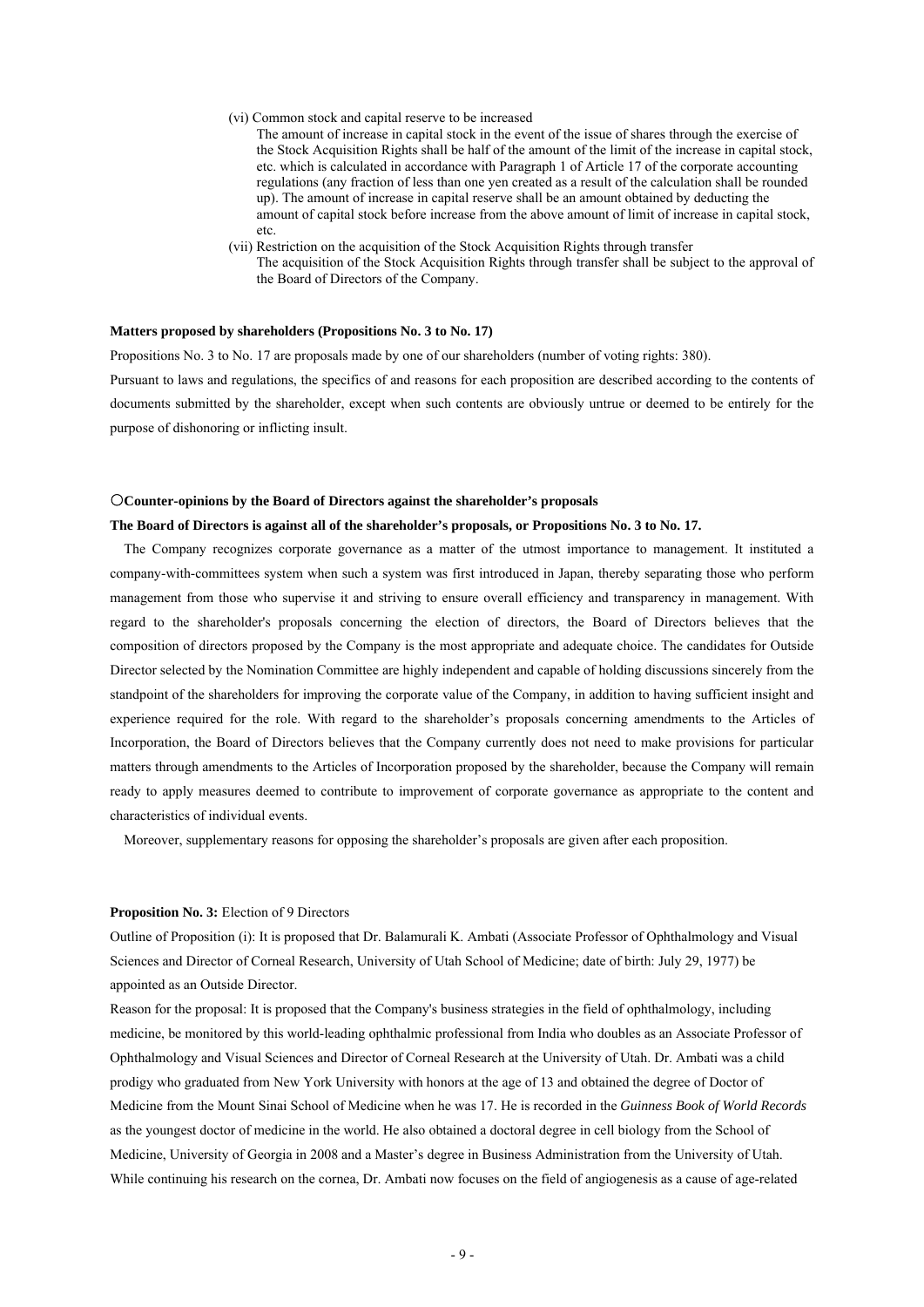macular degeneration, which is the most frequent cause of blindness in the United States – the largest medical market in the world. He also donates his time to the activities of ORBIS, a volunteer organization that provides free ophthalmic care in developing countries. It is recommended that Dr. Ambati be invited to monitor strategies for obtaining potential new medicines for age-related macular degeneration, a one-trillion-yen market, through acquisition, etc. and which in five years may dominate the global market by combining the new medicines with intraocular lenses.

Outline of Proposition (ii): It is proposed that Dr. Paul Ashton (President and CEO of pSivida, a NASDAQ-listed company; date of birth: November 27, 1960) be appointed as an Outside Director.

Reason for the proposal: It is proposed that the Company's business strategies in the field of ophthalmology be monitored by Dr. Paul Ashton, a leading figure in drug delivery in ophthalmology, and CEO of pSivida, a NASDAQ-listed company. Dr. Ashton obtained a Ph.D. in Pharmaceutical Science from the University of Wales (UK), and was a professor at the University of Kentucky and then at the New England Eye Center in 1989-2000. In 1992, Dr. Ashton founded Control Delivery Systems, Inc. and succeeded in selling the company to pSivida for \$104 million in 2006. He played a leading role in the successful development and commercialization of two medical products approved by the Food and Drug Administration and developed jointly with Bausch & Lomb Inc. Currently, at pSivida, Dr. Ashton is taking the initiative in phase-3 investigative treatments for a drug candidate through a collaboration with Alimera Sciences and in early-phase investigative treatments for two drug candidates through a collaboration with Pfizer. The share price of pSivida has rocketed 400% since Dr. Ashton became CEO in January 2009.

Outline of Proposition (iii): It is proposed that Dr. Cardinal Warde (Professor of Electrical Engineering and Computer Science at Massachusetts Institute of Technology; date of birth: July 14, 1945) be appointed as an Outside Director. Reason for the proposal: Dr. Cardinal Warde is a Professor of Electrical Engineering at the Massachusetts Institute of Technology (MIT), has founded multiple companies and has abundant knowledge in material science. Dr. Warde is from the Caribbean island nation of Barbados. In 1974, he obtained a Ph.D. in Physics from Yale University and is now one of the few black professors at MIT. Dr. Warde engages in research in a wide variety of fields including new-generation display materials. He has a close network of researchers and entrepreneurs in the field of material science. Dr. Warde has also been successful as an entrepreneur, having founded Optron Systems, Inc. in 1982 and Radiant Images in 1999, and selling the latter to the Company in 2004 (but maintaining no business relationship with Radiant Images since then). The proposer and Dr. Warde share the opinion that the Company's way of developing new businesses is problematic. In fact, the Company has not succeeded in any new businesses. Specifically, the Company has established neither an effective method for finding targets of minority interest investment nor a sufficient system for acquiring such targets. It is therefore proposed that Dr. Warde as an Outside Director should strengthen the system of monitoring the Company in that respect.

Outline of Proposition (iv): It is proposed that Mr. Akira Mizobuchi (Associate Professor at Faculty of Economics of Shimonoseki City University, former Visiting Researcher at Harvard Law School; date of birth: May 15, 1972) be appointed as an Outside Director.

Reason for the proposal: It is proposed that Mr. Mizobuchi, who returned to Japan after finishing his research at Harvard Law School, be appointed as an Outside Director. This proposal is aimed at improving the compensation design for the management team. Mr. Mizobuchi completed the Ph.D. Degree Program in Law at Kansai University. In April 2004, he became a lecturer at Shimonoseki City University, and in April 2006 became an Associate Professor at the same university. For one year from 2008, he conducted research at Harvard Law School as a Visiting Researcher under Professor Lucian A. Bebchuk, an expert in corporate governance. Currently, Mr. Mizobuchi is translating, jointly with Professor Hiroyuki Fukutaki of Kansai University, *Pay Without Performance*, an academic book on management compensation co-authored by Professor Bebchuk and Professor Jesse M. Fried. He also researches issues related to management compensation and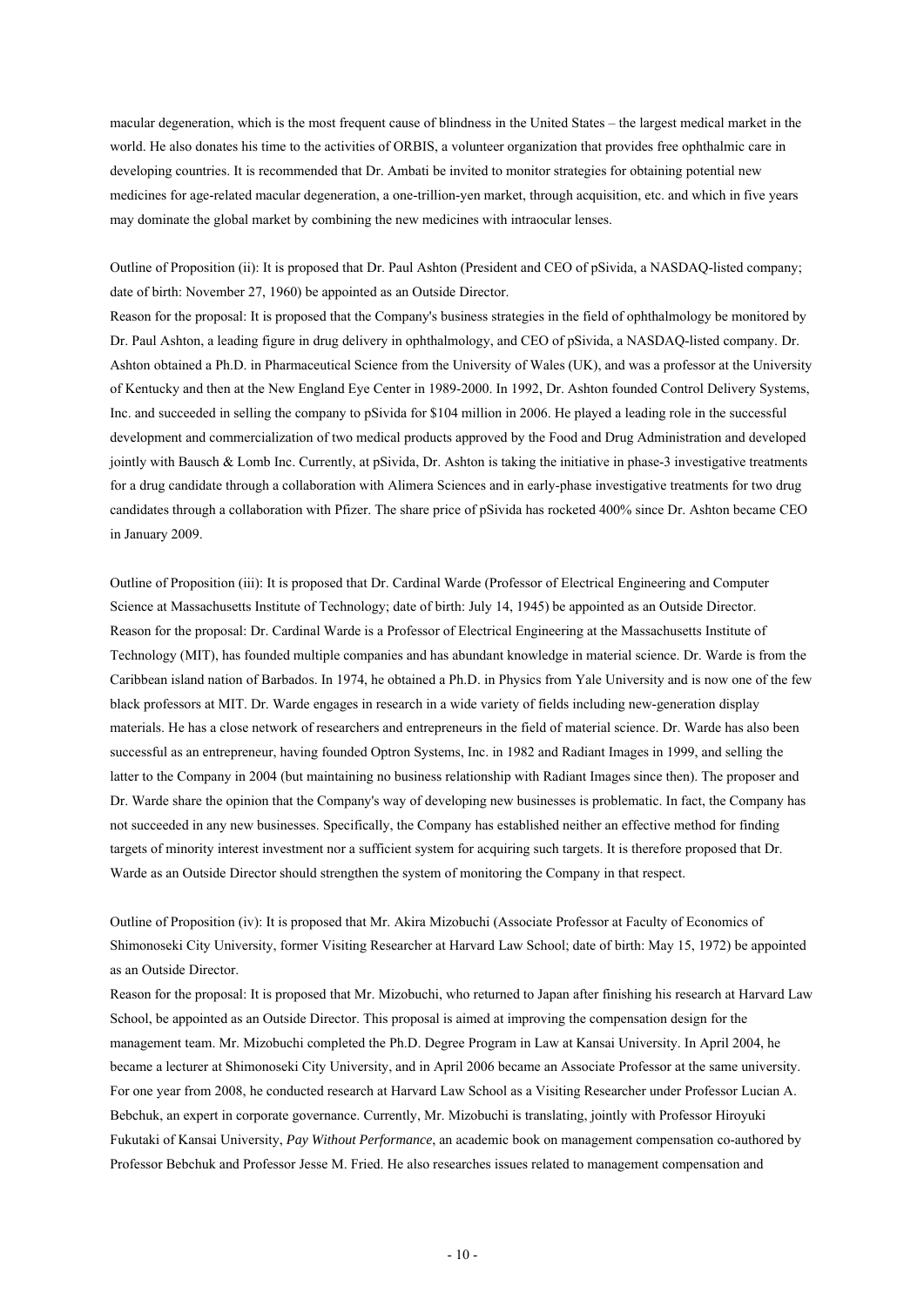corporate governance. Professor Bebchuk is former candidate for Outside Director at Yahoo! Inc., and has published a number of proposals and research papers regarding systems for conforming management compensation to long-term shareholder value. It is proposed that Mr. Mizobuchi, a specialist in management compensation, be invited to the Board of Directors. This will hopefully enable the pointing out, based on facts, of any motivations of the management team which possibly deviate from shareholder value, and accordingly enable improvements to be made.

Outline of Proposition (v): It is proposed that Ms. Motoko Hirotsu (former House of Representatives member, certified public accountant, certified tax accountant; date of birth: May 16, 1953) be appointed as an Outside Director. Reason for the proposal: Ms. Motoko Hirotsu graduated from the Faculty of Medicine at The University of Tokyo in 1977. From 1982 to 1990, she worked in the Auditing Department and Tax Department of PricewaterhouseCoopers, and from 1990 to 2001 worked in the Auditing Department and Tax Department of KPMG. Ms. Hirotsu later became a professor at an accounting school, and from 2005 to 2009 was as a member of the House of Representatives, serving as a member of the Fiscal and Monetary Committee, Accounting and Public Administration Monitoring Committee, and Committee on Agriculture, Forestry and Fisheries. Ms. Hirotsu was also a member of the Experts Committee on Tax Effect Accounting under the Accounting System Committee of the Japanese Institute of Certified Public Accountants, Tax Investigation Commissioner of the Japanese Institute of Certified Public Accountants, and a member of the Committee on Taxation System of Corporate Reorganization. She also authored *Kaisha bunkatsu no jitsumu* [Practices for corporate divisions] (Commercial Law Center, Inc.) jointly with Mr. Kazuhiro Takei, a lawyer, and *Iten kakaku zeisei* CD-ROM [Transfer price taxation CD-ROM] edited by the Japanese Institute of Certified Public Accountants (Zeiri keiri kyokai). Improper accounting bears the risk of great liability; therefore it is recommended that Ms. Hirotsu, who has experience working as a certified public accountant and member of the House of Representative, be an Outside Director (especially as a member of the Audit Committee). This will also ensure diversity on the Board of Directors.

Outline of Proposition (vi): It is proposed that Mr. Yohei Suda (lawyer who belongs to the Tokyo Bar Association and lawyer in the U.S. state of Washington; date of birth: May 24, 1976) be appointed as an Outside Director. Reason for the proposal: The proposer thinks that the Company's attitude toward compliance with laws and regulations and code of ethics is thought to be problematic. Therefore it is proposed that Mr. Suda, who is qualified as a lawyer both in Japan and the United States and has experience working in the nonprofit sector, be appointed an independent director. Mr. Suda passed the bar examination while a student in the Faculty of Law of the The University of Tokyo. He later obtained a JD degree from University of Washington School of Law and obtained the degree of Maitrise in International and European Law from the University of Nantes in France. After that, Mr. Suda worked as a judicial clerk for Justice Barbara Madsen of the Washington State Supreme Court and as an intern at the International Criminal Tribunal for the former Yugoslavia, gaining rich experience in international legal work. Even after completing the legal training and registering himself with the Tokyo Bar Association, he has been involved in cases related to labor law and international human-rights issues. He is therefore the most appropriate person to supervise the Company, which has caused a lot of problems related to compliance with laws and regulations and corporate ethics. He has also promised to receive training as an Outside Director provided by a voting advisory company immediately after assuming the post of Director.

# Outline of Proposition (vii): It is proposed that Mr. Hiroshi Hamada be appointed as a Director.

Reason for the proposal: The proposer thinks that the business attitude of the active management team of the Company has not reached the level demanded by long-term shareholders. One reason is that the Company still distributes a large amount of resources to businesses without a competitive edge, such as the PENTAX camera business. Another reason is that sufficient management resources are not being invested in the fields such as the field of ophthalmology, including medicine and material science, which should have high in investment efficiency. From this viewpoint, the proposer proposes to replace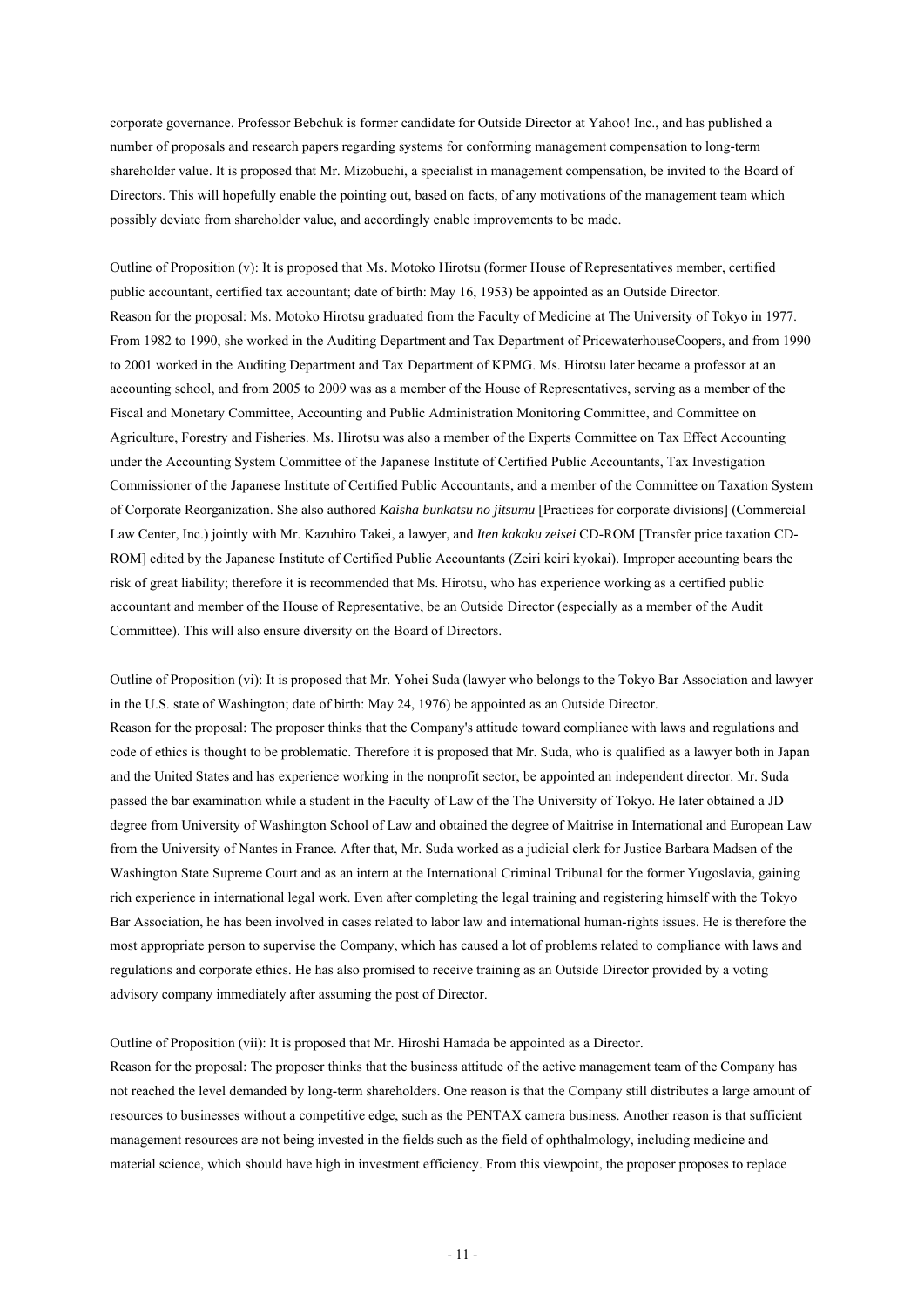many of the directors. However, it is also necessary to, to a certain degree, consider the continuity of management. Therefore, it is proposed that only Mr. Hamada be reappointed as Director. From the viewpoint of the proposer, Mr. Hamada's achievements are not necessarily satisfactory, but the number of available experts in management is limited in Japan, and it is not necessarily easy to secure desirable new managers from outside the Company. If the candidates recommended by the proposer occupy the majority of the Board of Directors, Mr. Hamada will have to follow the direction of management advocated by the proposer.

Outline of Proposition (viii): It is proposed that Ms. Eiko Kono be appointed as an Outside Director. Reason for the proposal: The abilities of Outside Directors of the Company are doubtful, and it is obvious from the changes in share prices that there has been no remarkable increase in shareholder value in the last 10 years and that the effective increase of corporate value has not yet been achieved. One former director, who failed in all previous venture investments, has made no achievements toward the improvement of corporate value through new businesses and acquisitions. This director resigned from his position at the meeting of the Board of Directors in June 2009, but remains an executive officer in charge of planning. It is inexplicable that although the term of a director is one year, a director who was deemed inappropriate still remains an executive officer. As long as the Board of Directors is comprised of "buddies" in this way, we cannot expect that the Nomination Committee will handle personnel affairs in consideration of shareholder value, which it probably does not recognize as a problem. The only way to change the current situation is to replace the directors. However, in consideration of the fact that Ms. Kono is female, a minority member, and in order to concentrate dissenting votes on the three directors who are especially problematic, instead I propose that Ms. Kono be reappointed as an Outside Director.

Outline of Proposition (ix): It is proposed that Mr. Itaru Koeda be appointed as an Outside Director.

Reason for the proposal: There is no evidence that Mr. Koeda has given any clear dissenting opinion regarding the problems of the Company not having a human network or information sources for obtaining good business and not putting forth any effort to acquire such a network, or regarding the Company leaving investment destinations after making investments and not performing detailed analyses, at least quarterly, on trends of technological development at investment destinations and on whether to make buyout offers, Mr. Koeda was also appointed as an Outside Director to succeed Mr. Yoshikazu Hanawa, who is also from Nissan Motor Co., in other words, the predecessor of Mr. Koeda at the Company was his senior at Nissan Motors Co., which makes it difficult for Mr. Koeda to point out the errors of his predecessor, and the problem is that the Nomination Committee does not seriously look for foreigners or Directors with career background other than retired managers by using search firms, etc. to ensure diversity on the Board of Directors. Nonetheless, in order to concentrate dissenting votes on the three directors (Mr. Shiina, Mr. Mogi and Mr.Kodama) who are especially problematic, I propose that Mr. Koeda be reappointed as an Outside Director.

# $\circ$  Opinion of the Board of Directors about Proposition No. 3 (Supplementary)

#### **The Board of Directors is against this proposition.**

With regard to election of directors, as explained in Proposition No. 1, we believe that the composition of directors proposed in Proposition No. 1, if approved by shareholders, would be most appropriate and sufficient choice for the Company.

**Proposition No. 4:** Partial amendment to the Articles of Incorporation (Amendment to increase to 4,000 characters the volume of explanatory text permitted for shareholder propositions)

Outline of Proposition: It is proposed that an article that reads as follows be added to the Articles of Incorporation: "Where a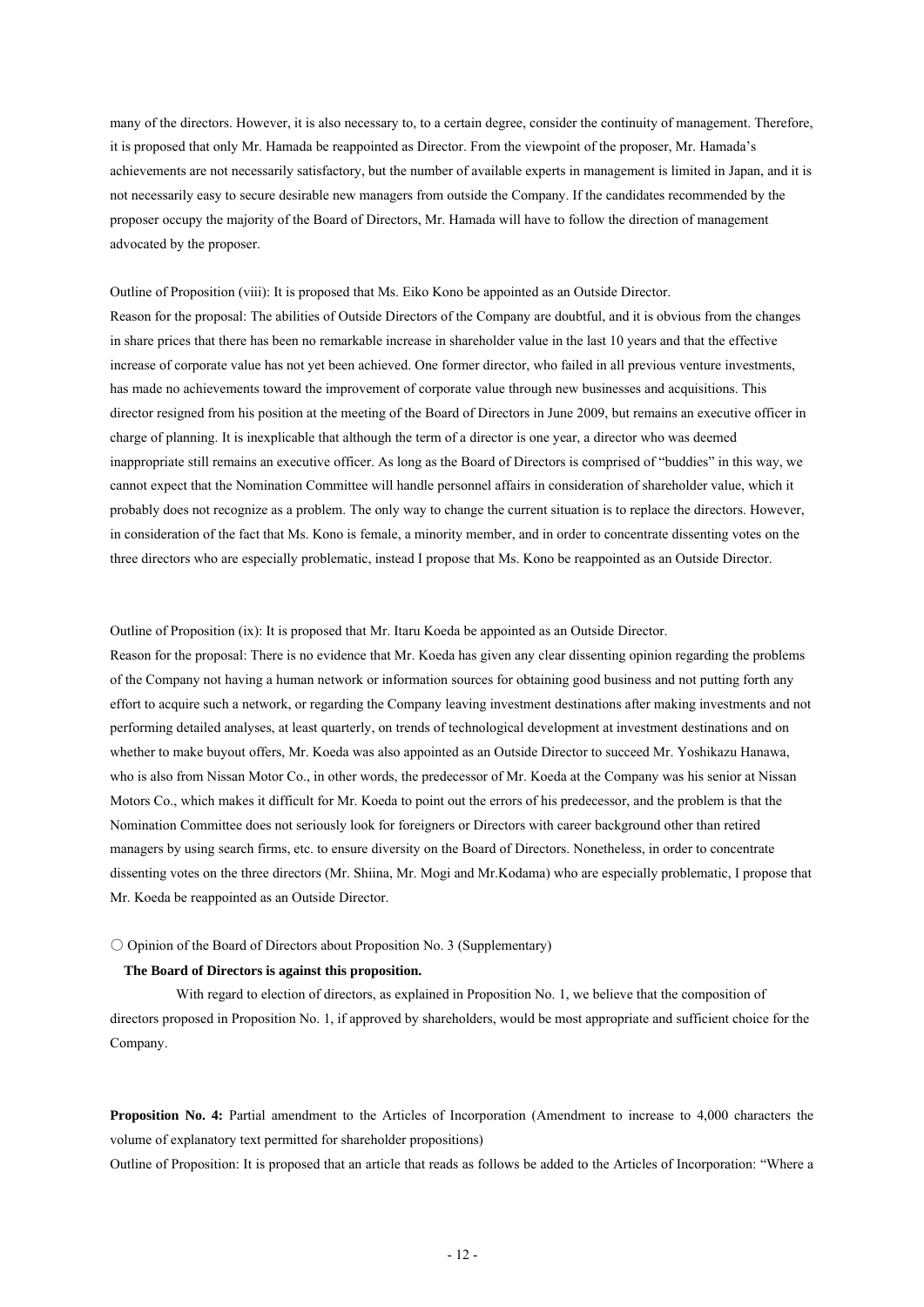proposition for a general shareholders meeting is submitted by a shareholder who exercises shareholder's rights, the volume of explanatory text for such a proposition permitted by the Company to be included in the reference materials for the general shareholders meeting may be up to 4,000 characters in the case of a proposition concerning matters other than election of Directors, and up to 400 characters per candidate in the case of a proposition concerning election of Directors, pursuant to paragraph (1), Article 93 of the Ordinance for Enforcement of the Companies Act."

Reason for the proposal: Currently, despite a motto promoting emphasis on shareholders, the text permitted for a proposition submitted by a shareholder is limited to 400 characters. Yet when the Company is against such a proposal, it is free to write as many characters of text as it needs. Suppose, for example, a shareholder writes: "From a practical standpoint of investment banks and private equities, 'buying at the high price' – such as with the acquisition of PENTAX Corporation – is seen as an example of the utmost failure. Unfortunately, it must be said that appropriate determination on such acquisitions can be made even by investment bank analysts. This means that the recognition abilities of the management team fall below those of such analysts." In this case, the shareholder cannot make the persuasive arguments normally needed to back up such statements because the number of characters is limited. The proposer makes this proposal believing that at least 2,000 characters are necessary to provide adequate supporting argument for each proposal, particularly when such a proposal goes against the opinions of active directors, who have more resources.

## ○ Opinion of the Board of Directors about Proposition No. 4 (Supplementary)

# **The Board of Directors is against this proposition.**

We believe that 400 characters is an appropriate and adequate amount for giving reasons for proposals, which are aimed at having the content understood. This is a legal, appropriate amount we have stipulated pursuant to laws and regulations. Accordingly, we believe that the proposed provision should not be added to the Articles of Incorporation.

### **Proposition No. 5:** Partial amendment to the Articles of Incorporation (Secret ballot)

Outline of Proposition: It is proposed that an article that reads as follows be added to the Articles of Incorporation: "To the extent permitted by laws and regulations, resolutions at general shareholder meetings shall be subject to secret ballots counted by a third party that is independent from the Company and the voting record must be retained for one year. When a secret ballot is conducted, the process must be audited by an organization that is independent from the Executive Officers and Directors of the Company, shareholders, and the party in charge of counting the ballot, and rules for validating the acts of voting, number counting, and shareholder voting, and practices of these acts, must be explicitly disclosed. This does not apply, however, where a secret ballot is not possible with regard to provisions of other laws and regulations."

Reason for the proposal: The effectiveness of secret ballots was obvious in the recent Japan Sumo Association board of director election. Many shareholders of a company have a relationship of interest with that company in terms of business transactions and tend to support proposals made by the company in the hopes of continuing business transactions or being awarded deals. Multiple studies demonstrate that the voting behavior of institutional investors is influenced by their relationship of interest with the company in terms of business transactions. In the United States, a rule has been adopted stipulating that a mutual fund must disclose its voting right when it exercises such a right due to a potential conflict of interest. Yet people who invest in institutional investors make their investments based on the investment performance of an institution, instead of how it exercises its voting rights, which does not have to be disclosed. Instead, counting by a third-party organization and secret ballot needs to be conducted to ensure that institutional investors can exercise their voting rights efficiently without being constrained by their business relationships. (Refer to: Lucian A. Bebchuk, *The Myth of Shareholder Franchise* 93Va.L.Rev.675, 704-706.)

○ Opinion of the Board of Directors about Proposition No. 5 (Supplementary)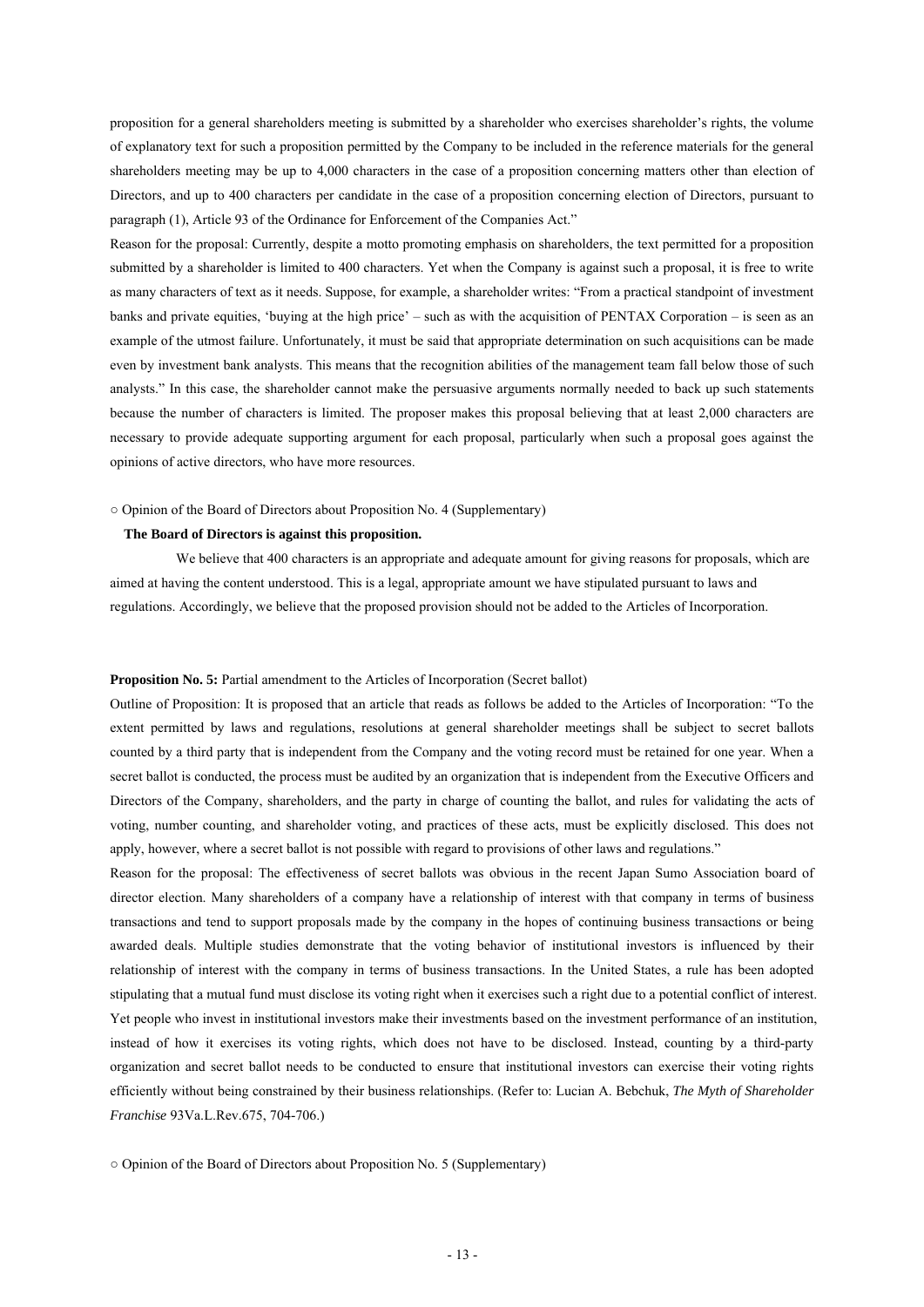### **The Board of Directors is against this proposition.**

 The Companies Act admits the right of shareholders to request inspection or copying of documents evidencing the authority of proxy and voting forms concerning the exercise of voting rights, etc. and it is not believed that such documents and forms should be kept secret. We also do not believe that the presence or absence of the proposed system will make a difference in how our shareholders exercise their voting rights. Accordingly, we believe that the proposed provision should not be added to the Articles of Incorporation.

**Proposition No. 6:** Partial amendment to the Articles of Incorporation (Restriction on the number of corporate insider seats on the Board of Directors)

Outline of Proposition: It is proposed that an article that reads as follows be added to the Articles of Incorporation: "The number of seats on the Board of Directors available for corporate insiders who are also Executive Officers of the Company shall be one or less."

Reason for the proposal: Due to their fiduciary responsibility to shareholders, Directors have a range of obligations to shareholders, including the obligation to increase shareholder value by monitoring the management team, including the Executive Officers. The presence of Executive Officers as corporate insiders doubling as Directors means that the same people are simultaneously conducting and supervising business operations. This is "self-supervision," which reduces the Board of Directors' ability to monitor management. While it is possible to prohibit all Executive Officers from doubling as Directors, it would be appropriate to admit only one such instance to ensure that management decisions made by the Board of Directors will be transmitted smoothly to the Executive Officers who perform business operations. Corporate governance principles by CalPERS include a provision stating that "Corporate insiders are not deemed independent and must not hold more than one seat on the Board of Directors" (page 9). Of course, this proposal is not aimed at preventing Executive Officers from attending meetings of the Board of Directors. Executive Officers are obliged to provide reports and explanations to Directors at Board of Directors meetings whenever requested to do so.

# ○ Opinion of the Board of Directors about Proposition No. 6 (Supplementary)

# **The Board of Directors is against this proposition.**

 The Company currently has a total of eight Directors, five of whom are Outside Directors. The Nomination Committee, Compensation Committee, and Audit Committee all also consist only of Outside Directors, and Directors who double as Executive Officers do not belong to any of the Committees. The current corporate governance system has caused no particular problem, and is believed to be functioning effectively. Accordingly, we believe that the proposed provision should not be added to the Articles of Incorporation.

### **Proposition No. 7:** Partial amendment to the Articles of Incorporation (Cumulative voting)

Outline of Proposition: It is proposed that articles rejecting cumulative voting be excluded from the Articles of Incorporation. Reason for the proposal: Cumulative voting for electing directors is a form of corporate governance recommended by prominent institutional investors such as CalPERS. Currently, 49% of the shareholders cannot elect any Directors when opposed by 51% of the shareholders. If a cumulative vote is applied, the number of votes will be the "fixed number of directors x number of voting rights." This means that minority shareholders (e.g., 15% of all individual shareholders) would be able to elect a Director by consolidating all their votes on one particular candidate. With regard to the acquisition of PENTAX Corporation, the proposer sent a letter to the Board of Directors warning that it would result in significant loss for shareholders. However, the Board of Directors of the Company, due to its collusive structure, approved the acquisition despite the significant loss it would cause. The existence of Directors who represent minority shareholders would enhance the monitoring capability because their contrary opinions would be recorded in the meeting minutes. For example, a candidate for Director recommended by the proposer thinks it is inappropriate that a Director with no achievements in establishing new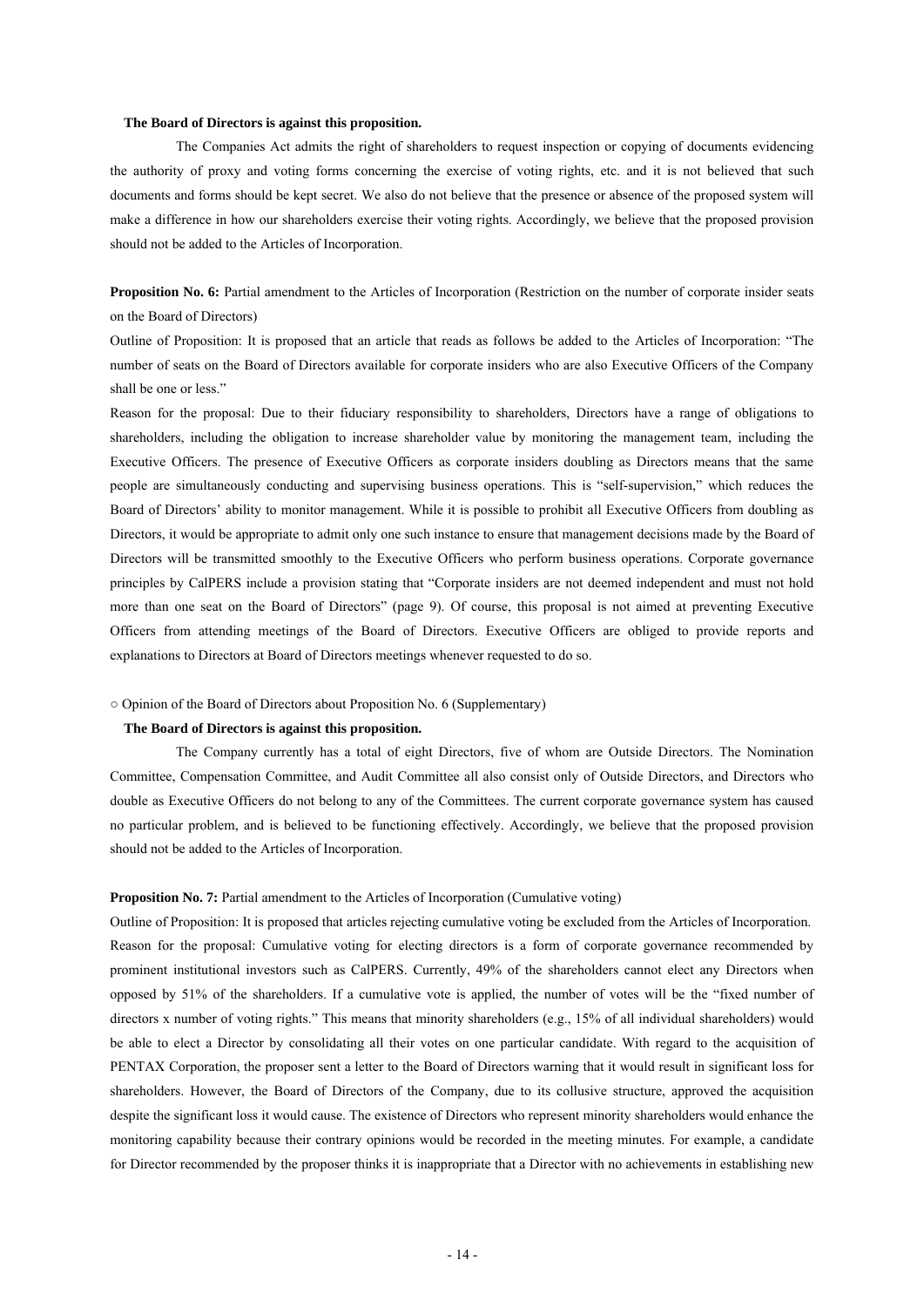businesses still remains an Executive Officer after resigning from the post of Director. This sort of candidate would naturally oppose such personnel arrangements.

○ Opinion of the Board of Directors about Proposition No. 7 (Supplementary)

# **The Board of Directors is against this proposition.**

 The method of electing directors that is currently applied by most listed companies in Japan, including the Company, enables the formation of a Board of Directors that effectively represents the interests of all shareholders. Each Director elected with this method performs their duties with a sense of responsibility to all shareholders, with no special relationship with, or loyalty to, a particular group of people supporting him/her.

 On the other hand, if the cumulative voting system is applied, directors elected by winning a large number of approval votes from particular groups of shareholders would be likely to take actions that protect the interests of such groups only, instead of trying to maximize the interests of all shareholders of the Company. Consequently, such a system is highly likely to hamper quick decision-making and operations.

Accordingly, we oppose this proposition.

**Proposition No. 8:** Partial amendment to the Articles of Incorporation (Prohibition of interlocking directors) Outline of Proposition: It is proposed that an article that reads as follows be added to the Articles of Incorporation: "Any person who has worked, within the last five years, as Director or Executive Officer at any other company at which any Directors or Executive Officers of the Company double as Director or Executive Officer, are prohibited from assuming the post of Director or Executive Officer at the Company."

Reason for the proposal: When the president and representative executive officer of Company A doubles as a director of Company B and the president and representative executive officer of Company B doubles as a director of Company A, they are called interlocking directors. There is an experimental study that demonstrates that interlocking directors provide benefits to each other in the Board of Directors of the respective companies, preventing management monitoring functions from being exerted. Consequently, the amount of compensation for the CEO tends to be huge at companies with interlocking directors. Therefore, having interlocking directors involves a strong motivation to provide benefits to the manager at the expense of shareholder profit. Major securities exchanges in the United States have adopted independent director systems, but having independent directors as interlocking directors deviates from the original purpose of the independent director system; that is, "to have directors who are independent from top management in order to reduce the tendency for top management to be blindly supported." The Company's Honorary Chairman Mr. Tetsuo Suzuki became an Outside Director of Sanwa Bank, Ltd. while Mr. Naotaka Saeki, the former president of Sanwa Bank became an Outside Director of the Company. Such a measure has almost the same effect as "interlocking directors." In Japanese companies, former managers may remain highly influential. Therefore the proposed provisions contain a condition stating "within the last five years."

#### ○ Opinion of the Board of Directors about Proposition No. 8 (Supplementary)

# **The Board of Directors is against this proposition.**

 The Nomination Committee of the Company lays down, as its internal rules, the standards for selection of candidates for appointment as directors. With regard to the election of Outside Directors, the standards stipulate that "those who possess no important relationship of interest with the HOYA Group and who are able to remain independent" shall be elected. As a specific example of those excluded from "those who possess no important relationship of interest," the standards clearly mention "those who would be 'interlocking directors' with the HOYA Group." The Company applies such standards appropriately and has been achieving the purpose of this proposition.

Accordingly, we believe that the proposed provision should not be added to the Articles of Incorporation.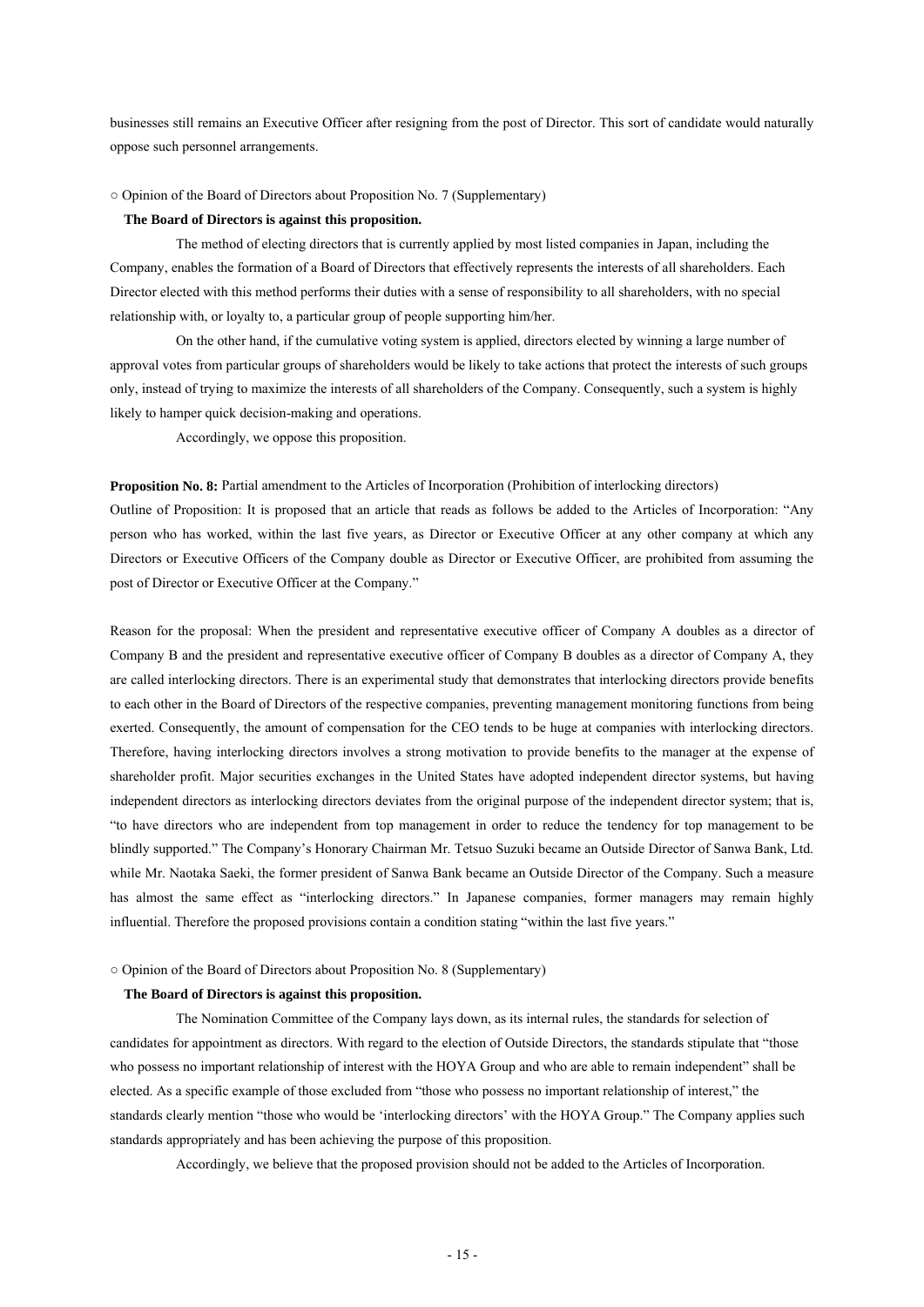**Proposition No. 9:** Partial amendment to the Articles of Incorporation (Restriction on the number of positions assumed by Outside Directors at other companies)

Outline of Proposition: It is proposed that an article that reads as follows be added to the Articles of Incorporation: "The number of Director and/or auditor positions assumed by an Outside Director at listed companies shall be three or less, including the position assumed at the Company, and any person who holds Director and/or auditor positions at four or more listed companies including the Company is not permitted to be appointed as a Director of the Company."

Reason for the proposal: Though the management team of HOYA has been stating to shareholders that maximization of shareholder value and creation of new businesses are important, it has completely failed to provide high returns to shareholders over the 10 years since 2000, and has created no new businesses in an economically rational manner. The management team is now, without a doubt, extremely problematic from the viewpoint of shareholder benefit, which is exemplified by the huge loss generated by the acquisition of PENTAX at a high price. Such a situation was brought about by the Board of Directors, and mainly the Outside Directors. The Board of Directors of the Company is comprised of "buddies" who have forgotten their original duties. Such a state, if left unchanged, as a pioneer company who introduced a "Company with Committees system" ahead of other Japanese companies, will impose immeasurable negative impact on other Japanese companies, and eventually on the Japanese economy as a whole. One of the causes of such a situation is that the Outside Directors hold positions at other companies. Considering that an Outside Director is required to dedicate 200 hours to the Company every year, positions at three companies is thought to be the upper limit, which is why the proposer submits this proposition.

○ Opinion of the Board of Directors about Proposition No. 9 (Supplementary)

#### **The Board of Directors is against this proposition.**

 The Company's "Standards for the selection of candidates for appointment as directors" stipulate a condition for being elected as an Outside Director that a candidate "must be capable of attending at least 75% of the Board of Directors meetings," and candidates for the position are all capable of acting as Outside Directors regardless of the number of such positions they hold at other companies. Also, judgments over whether directorial candidates are suitable for the post of Director to the Company should be made by individual shareholders based on the information disclosed legitimately and appropriately in the business report and reference materials. We believe that those possessing insight and a proven track record should not be excluded as potential Directors simply because of the number of positions they hold at other companies. Accordingly, we believe that the proposed provision should not be added to the Articles of Incorporation.

**Proposition No. 10:** Partial amendment to the Articles of Incorporation (Restriction to 10 of the number of times that an Outside Director may be reappointed)

Outline of Proposition: It is proposed that an article that reads as follows be added to the Articles of Incorporation: "An Outside Director may be reappointed up to 10 consecutive times."

Reason for the proposal: It is textbook knowledge that a director who holds the position at a company for as long as 14 years does not meet the so-called independence requirement. While temporary staff live on an annual income of only several million yen and individual investors who have invested their life savings are suffering from huge capital losses, Outside Directors receive several times more compensation than temporary staff, although they show up at the office only once a month. Such directors should seriously reflect on what they are doing. However, if the same people remain Outside Directors for more than 10 years, they will forget their fiduciary responsibility to shareholders and create a Board of Directors comprised of "buddies," together with managers, at the expense of shareholders. The total amount of compensation Mr. Takeo Shiina has received from the Company over the past 14 years is estimated to be 140 million yen. In the Board of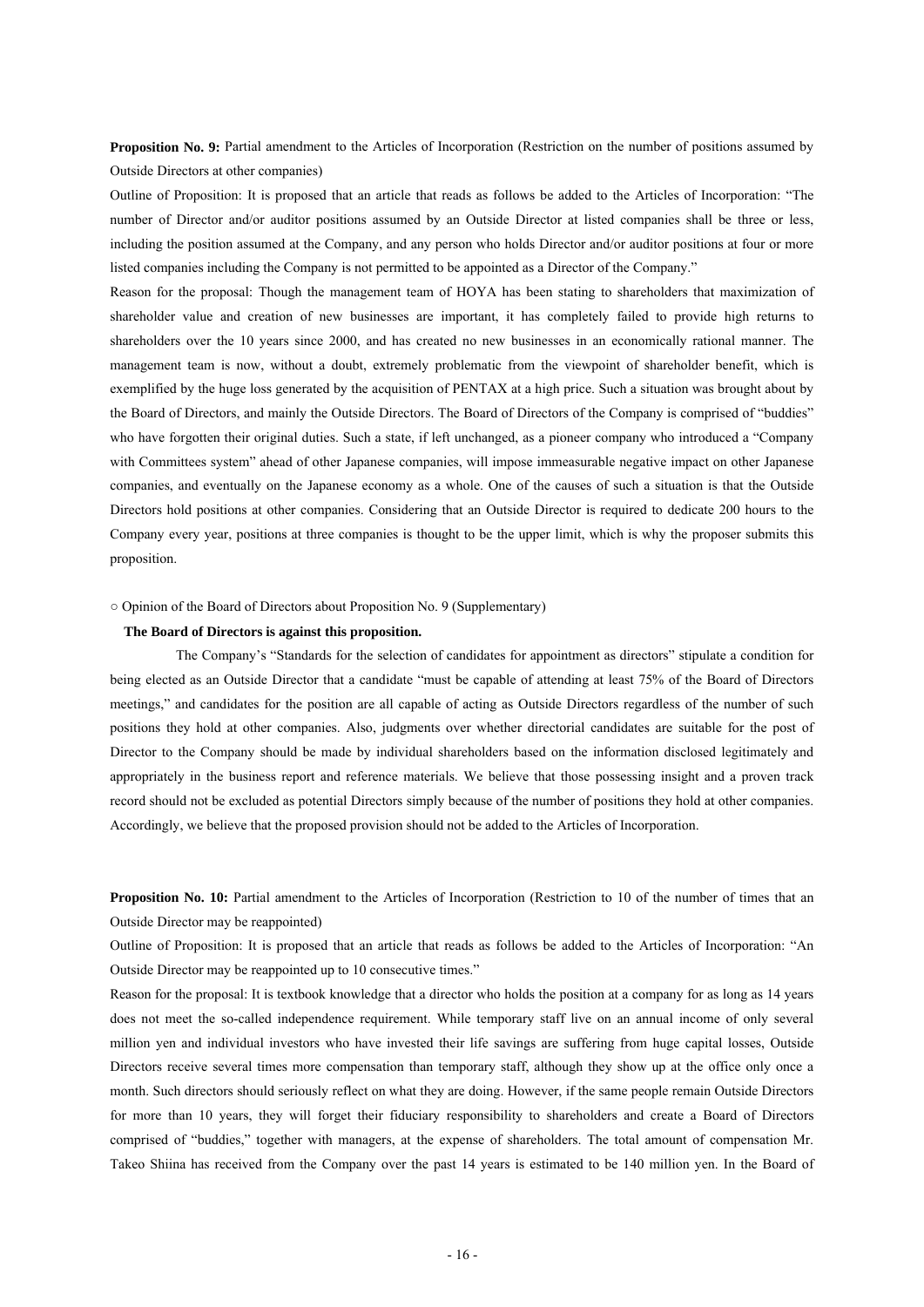Directors of the Company, such practices clearly against textbook knowledge are being made openly. I must say that the Company clearly has defects in terms of its corporate governance. Prohibiting Outside Directors from being reappointed more than 10 times can be seen as rational from the viewpoint of shareholder benefit.

# ○ Opinion of the Board of Directors about Proposition No. 9 (Supplementary)

#### **The Board of Directors is against this proposition.**

 The number of years since each candidate was first appointed as an Outside Director is disclosed legitimately and appropriately in the reference materials for the General Meeting of Shareholders. Judgments over whether such directorial candidates are suitable for posts of Outside Directors of the Company should be made by individual shareholders based on the legitimately and appropriately disclosed information. We believe that those with insight and a proven track record should not be excluded as potential Directors simply because they have a certain level of career. Accordingly, we believe that the proposed provision should not be added to the Articles of Incorporation.

**Proposition No. 11:** Partial amendment to the Articles of Incorporation (Disclosure of remuneration to directors who have resigned)

Outline of Proposition: It is proposed that an Article which reads as follows be added to the Articles of Incorporation: "Where a Director who has resigned continues to receive remuneration from the Company, all remuneration given to the said Director for up to 10 years after his/her resignation must be disclosed."

Reason for the proposal: According to Mr. Akira Mizobuchi – a specialist in corporate law and corporate governance and a directorial candidate who studied at Harvard Law School under Professor Lucian A. Bebchuk, a leading scholar on corporate law in the United States – the Company provides "disguised remuneration" to its Directors, in addition to formal remuneration. As a response to such a problem, the proposer has presented this proposition to have the Company disclose all remuneration it has provided to former Directors in the past.

# ○ Opinion of the Board of Directors about the Proposition No.11 (Supplementary)

### **The Board of Directors is against this proposition.**

 The matter stated in the reason for this proposition is based on mere speculation. In addition, individual disclosure of remuneration to people who are not Directors not only lacks legal foundation but is also highly problematic from the viewpoint of privacy protection. Accordingly, we believe that the proposed provision should not be added to the Articles of Incorporation.

**Proposition No. 12:** Partial amendment to the Articles of Incorporation (Obligation to hold meetings not involving Executive Officers)

Outline of Proposition: It is proposed that an Article which reads as follows be added to the Articles of Incorporation: "The Board of Directors must hold a management meeting of Outside Directors which is not attended by any Executive Officers, at least once a year, and must report the activities of such meetings to shareholders at least once a year."

Reason for the proposal: The Board of Directors of the Company consists of Outside Directors who were invited by the management team, who receive a large amount of remuneration despite the number of hours they dedicate, and who mostly agree with the management team as their "yes-men" based on the information provided by the Executive Officers. They function "only to allow the management team to justify its determinations on the ground of Outsider Directors' approval" ("'*Itsuwari no Beikoku-ryu*' *de kussetsu suru HOYA* '*oyako-daka*' *keiei*" ("The 'Father-And-Son' Management of HOYA: Refracting with 'False American Style'"), January Issue of *ZAITEN*, 2010). Consequently, no significant increase in shareholder value has been seen in the last 10 years. The proposer seeks to change this situation. One method is to have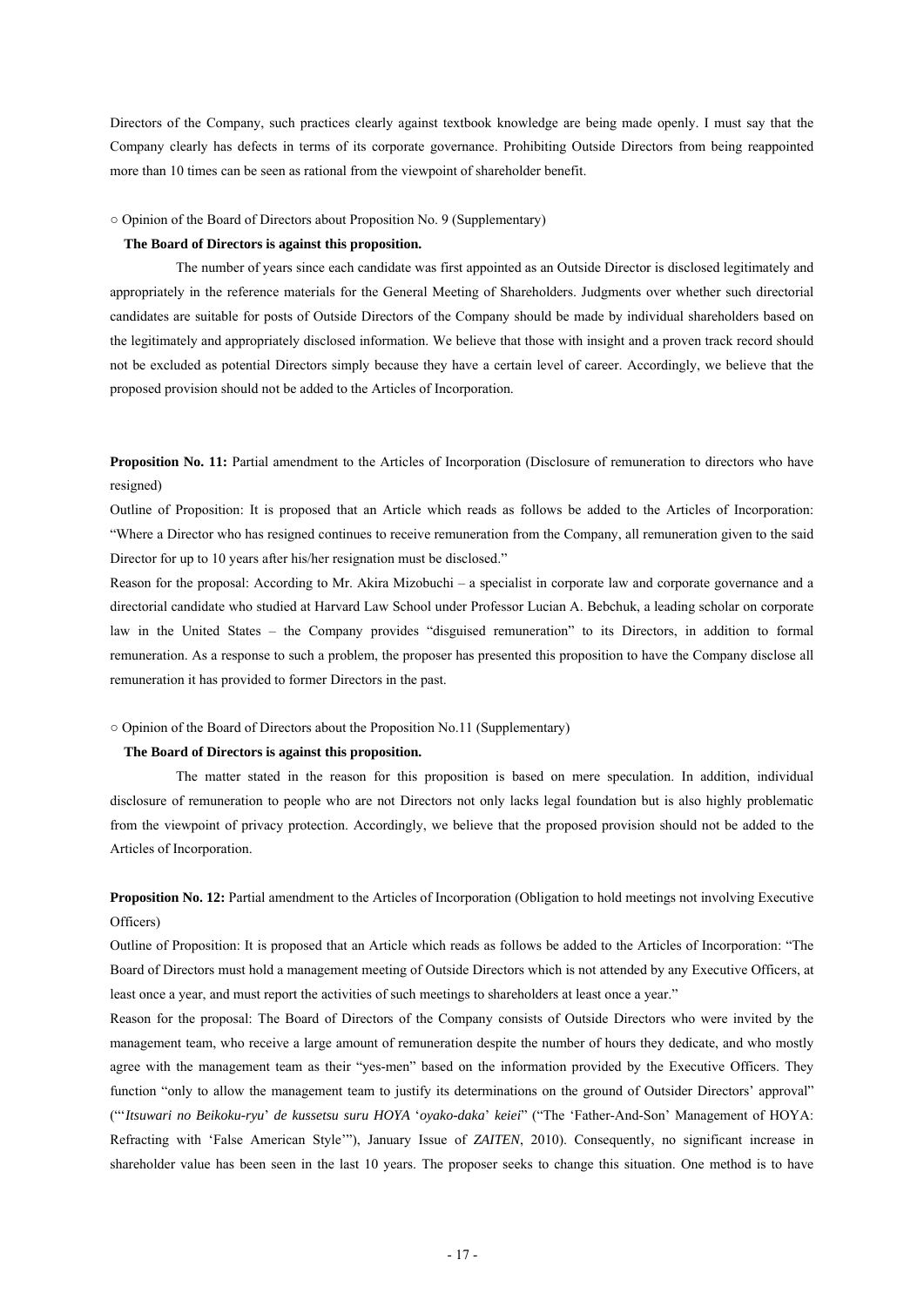discussions by holding regular management meetings of independent Outside Directors that are not attended by Executive Officers. This measure is recommended in the principles of corporate governance of CalPERS (California Public Employees' Retirement System), for example. It is said that if a company only holds meetings attended by its Chief Executive Officer, as the Company does, it becomes difficult to dismiss the Chief Executive Officer or to point out problems. This proposition is aimed at preventing such a situation.

#### ○ Opinion of the Board of Directors about the Proposition No.12 (Supplementary)

# **The Board of Directors is against this proposition.**

 The Nomination Committee, the Compensation Committee, and the Audit Committee of the Company each consist of the five Outside Directors, and Directors who double as Executive Officers do not belong to any of the Committees. These three Committees are therefore meeting bodies consisting only of Outside Directors. We believe that monitoring of Executive Officers is undertaken adequately and appropriately through these three Committees of Outside Directors. Accordingly, we believe that the proposed provision should not be added to the Articles of Incorporation.

# **Proposition No. 13:** Partial amendment to the Articles of Incorporation (Obligation to create guidelines defining Independent Directors)

Outline of Proposition: It is proposed that an Article which reads as follows be added to the Articles of Incorporation: "The Nomination Committee must create and disclose to shareholders guidelines on independence, which provide definitions of Independent Outside Directors, every year within one month of the general shareholder meeting. However, the definitions of independence of Independent Outside Directors must include the following: (a) No Director shall be regarded as an Outside Director unless the Board of Directors positively determines that the Director does not have any important relationship directly with any listed companies as a partner or shareholder, or as a board member of an organization related to a listed company. The Company must identify which Director(s) is an Outside Director(s) and disclose the criteria for the identification. (b) In addition, the following Directors are not independent: (i) A Director who is an employee of the Company or has been an employee of the Company within the last three years, or whose relative within the first degree of relationship is an Executive Officer or Director of the Company or has taken such a position at the Company within the last three years; (ii) A Director who has received, or whose relative within the first degree of relationship has received, remuneration of 100,000 dollars or more per 12 months directly from the Company within the last three years; provided, however, that this does not apply where such remuneration is Director's Compensation, Committee Member's remuneration, or deferred money paid for any other operations provided previously (except continuously provided operations); (iii) (A) A Director who is, or whose relative within the first degree of relationship is, currently a partner of a company which is an Internal Auditor or External Auditor of the Company; (B) A Director who is an active employee of the company mentioned in (A); (C) A Director whose relative within the first degree of relationship is an active employee of the company mentioned in (A) and is engaged in auditing, insurance, or tax operations (except tax planning) at the said company; (D) A Director who has been, or whose relative within the first degree of relationship has been, a partner and an employee of the company mentioned in (A) over the last three years (not applicable when they are no longer in such positions)and was directly in charge of auditing the Company in the said period; (iv) A Director who is, or whose relative within the first degree of relationship is, employed, or has been employed within the last three years, as an operating officer by another company at which an active operating officer of the Company simultaneously belongs to, or has belonged to, the Compensation Committee, and; (v) A Director who is an active employee of a company which has paid to or received from the Company properties or services equivalent of one million dollars or more, or 2% or more of the total amount of income on a consolidated basis during the past three fiscal years, or whose relative within the first degree of relationship is an Executive Officer or a Director of the said company."

Reason for the proposal: International investors have been paying increasing attention to what is called the independence of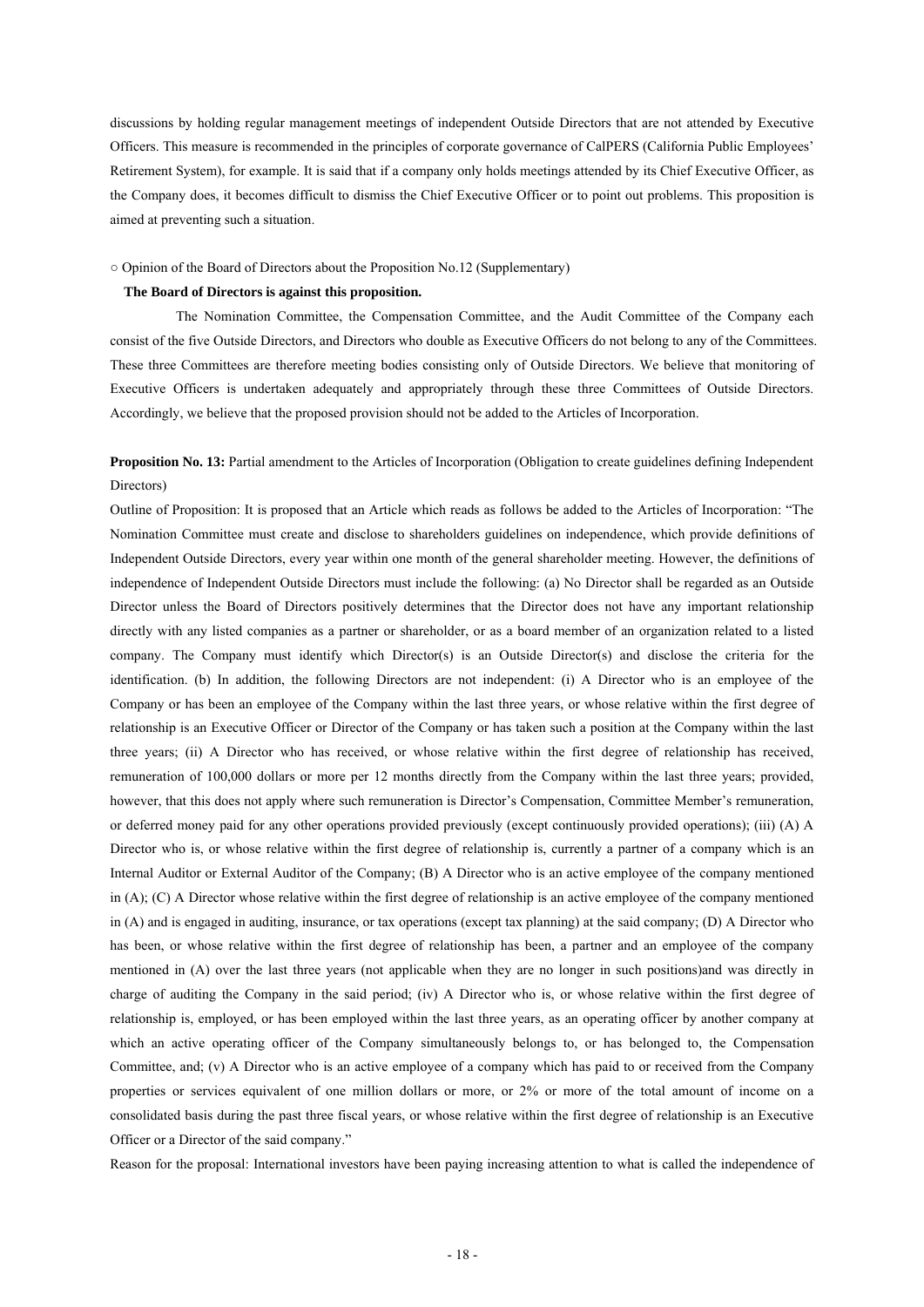outside directors. Voting advisory companies and the New York Stock Exchange have created independence requirements for outside directors, but their definitions of independent director slightly differ from each other. This proposal does not consider that the independence of outside directors is sufficient for realizing shareholder profit, but believes that it is important, and some of the other propositions utilize the independence requirements that will be stipulated in the Articles of Incorporation when this proposition is approved. It is doubtful whether a person like Mr. Takeo Shiina, who used to receive consulting fees separately from his Director's remuneration, would be deemed to be an independent director, and the same applies to a person who has been reappointed an Outside Director for 15 consecutive years. Also, people from main banks like former Director Mr. Naotaka Saeki are not deemed to be independent because the interests of a creditor may conflict with the interests of shareholders. The proposer believes that the independence of Outside Directors is especially important, and that is why this proposition has been made.

# ○ Opinion of the Board of Directors about the Proposition No.13 (Supplementary)

#### **The Board of Directors is against this proposition.**

 The Nomination Committee of the Company has laid down, as internal rules, its "Standards for the selection of candidates for appointment as directors". With regard to election of Outside Directors, the standards stipulate that "persons who do not have important relationship of interest with the HOYA Group and who are able to remain independent" shall be elected. The Company believes that appropriate application of the said standards will enable the election of Outsider Directors with independence. Accordingly, we believe that the proposed provision should not be added to the Articles of Incorporation.

# **Proposition No. 14:** Partial amendment to the Articles of Incorporation (Individual disclosure of remuneration)

Outline of Proposition: It is proposed that an Article which reads as follows be added to the Articles of Incorporation: "The amounts and specifics of remuneration paid to Executive Officers and Directors must be disclosed individually in the business report and financial statement every year, and individually all of the disclosed amounts must be evaluated on yen and US-dollar bases, respectively, for the disclosure."

Reason for the proposal: With regard to the remuneration paid to Executive Officers and Directors, only the total amount, etc. has been disclosed to shareholders in business reports, etc., and the individual amounts and specifics of the remuneration have never been disclosed. However, disclosing the amounts and specifics of remuneration paid to each of the Executive Officers and Directors will be extremely beneficial for shareholders when they check the appropriateness of the remuneration. Therefore, the details of remuneration paid to individual Executive Officers and Directors should be disclosed to shareholders in a manner that is understandable for individual as well as institutional investors. In other words, the remuneration should be evaluated on both a yen and US-dollar basis, and the aggregate total should also be shown, so that individual investors can understand the details. However, the proposer does not think that the large amount of remuneration is a problem. The real problem is that the Executive Officers and Directors are receiving an amount of remuneration that is not related or linked to their own efforts. If the share price of the Company were to rise by a factor of 10 times in the coming ten years, I would not mind even if the CEO were to receive 10 billion yen per annum.

#### ○ Opinion of the Board of Directors about the Proposition No.14 (Supplementary)

### **The Board of Directors is against this proposition.**

 The Company has disclosed the total amount of remuneration, etc. for Directors and Executive Officers for the fiscal year on page15 of the accompanying business report for the 72nd fiscal year. Policies for determining the amount of remuneration, etc. are also described on page15 of the same report. The Company has also adopted performance-linked remuneration. In addition, due to the recent amendment to the Cabinet Office Ordinance on the Financial Instruments and Exchange Act, it has become mandatory from the current fiscal year to disclose the individual amounts of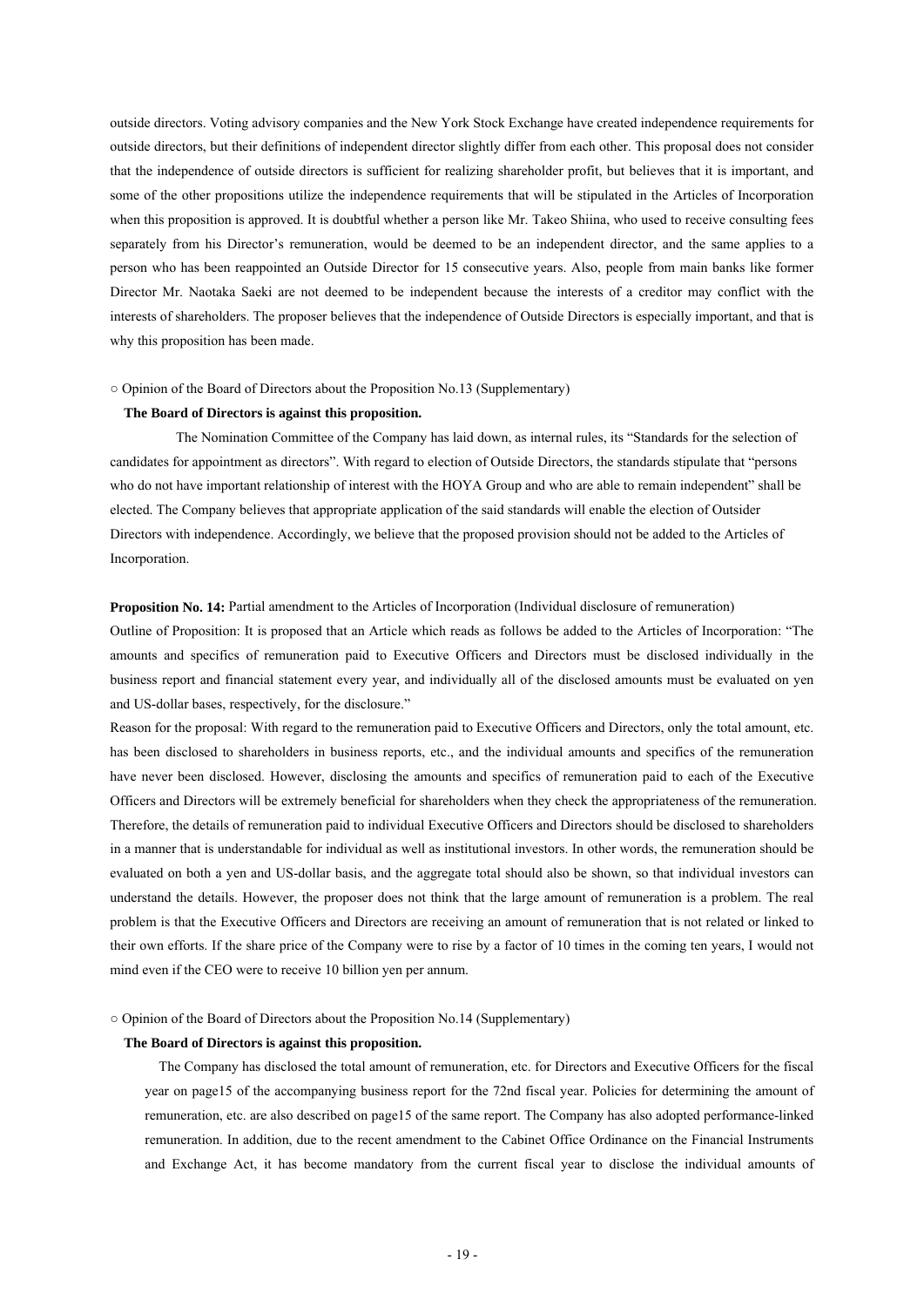remuneration paid to executive officers who receive a total amount of 100 million yen as remuneration, etc. The Company intends to disclose this information pursuant to laws and regulations. As a Board of Directors, we consider it important to disclose the total amount of remuneration, etc. as a management-related cost. With regard to remuneration to individual officers and directors, we believe it adequate to disclose the information within the range prescribed by laws and regulation. Accordingly, we believe that the proposed provision should not be added to the Articles of Incorporation.

# **Proposition No. 15: Partial amendment to the Articles of Incorporation** (Disclosure of positions held at public-interest corporations)

Outline of Proposition: It is proposed that an Article which reads as follows be added to the Articles of Incorporation: "Candidate directors who intend to be reappointed to the position at the general shareholder meeting must disclose their positions at public-interest corporations."

Reason for the proposal: As has already been reported, Mr. Yuzaburo Mogi, a Director of the Company, holds positions at as many as 18 public-interest corporations, in addition to being the CEO of Kikkoman Corporation, Outside Director at two companies, Outside Auditor at two companies, and a member of the Government Revitalization Unit. It is a problem for a single person to hold such a large number of posts because it would be impossible for him to devote sufficient time to all of the positions. What is problematic about holding positions at public-interest corporations is conflict of interest and duty of loyalty. For example, in the Enron scandal, there was a serious problem when it appeared as if an Outside Director of the company from Stanford University had been brought on by the company in exchange for donations to the university. Currently, positions of Outside Directors and Outside Auditors held at other companies are disclosed, but those at public interest corporations are not. This is why the proposer presents this proposition.

○ Opinion of the Board of Directors about the Proposition No.15 (Supplementary)

### **The Board of Directors is against this proposition.**

Under the current laws and regulations, it is mandatory to disclose "important positions" held by the directorial candidates when a proposition on the election of Directors is submitted to the general shareholders meeting. Such positions include not only Directors and Auditors at other stock companies but also administrators at public-interest corporations. Therefore, such positions should be disclosed if they are important. Pursuant to laws and regulations, the Company discloses, and will continue to disclose, "important positions" held by each candidate Director at other organizations in the reference materials for the general shareholders meeting concerning the election of Directors. Accordingly, we believe that the proposed provision should not be added to the Articles of Incorporation.

**Proposition No. 16:** Partial amendment to the Articles of Incorporation (Prior notice and disclosure of sales of shares by directors and their families)

Outline of Proposition: It is proposed that an Article which reads as follows be added to the Articles of Incorporation: "Sales of shares by Directors, their spouses, or relatives within the first degree of relationship, shall require at least 30 days' notice in advance and must be disclosed to shareholders."

Reason for the proposal: Sales of shares by Directors or their spouses or relatives within the first degree of relationship should be monitored closely. For example, even if a Director is given stock options, if the Director or his/her family sells the shares at the same or higher price, there may be a case in which their benefits will increase when the share price falls. It is certain that the acquisition of PENTAX Corporation has created significant losses for shareholders, but even if the Directors had shorted their shares by using their families' accounts, shareholders would not normally have had any way of knowing about it. Of course, it is not reasonable to prohibit the sale of shares itself because Directors have the right to dispose of their property. However, it is extremely important to have a system that permits shareholders to monitor for the inappropriate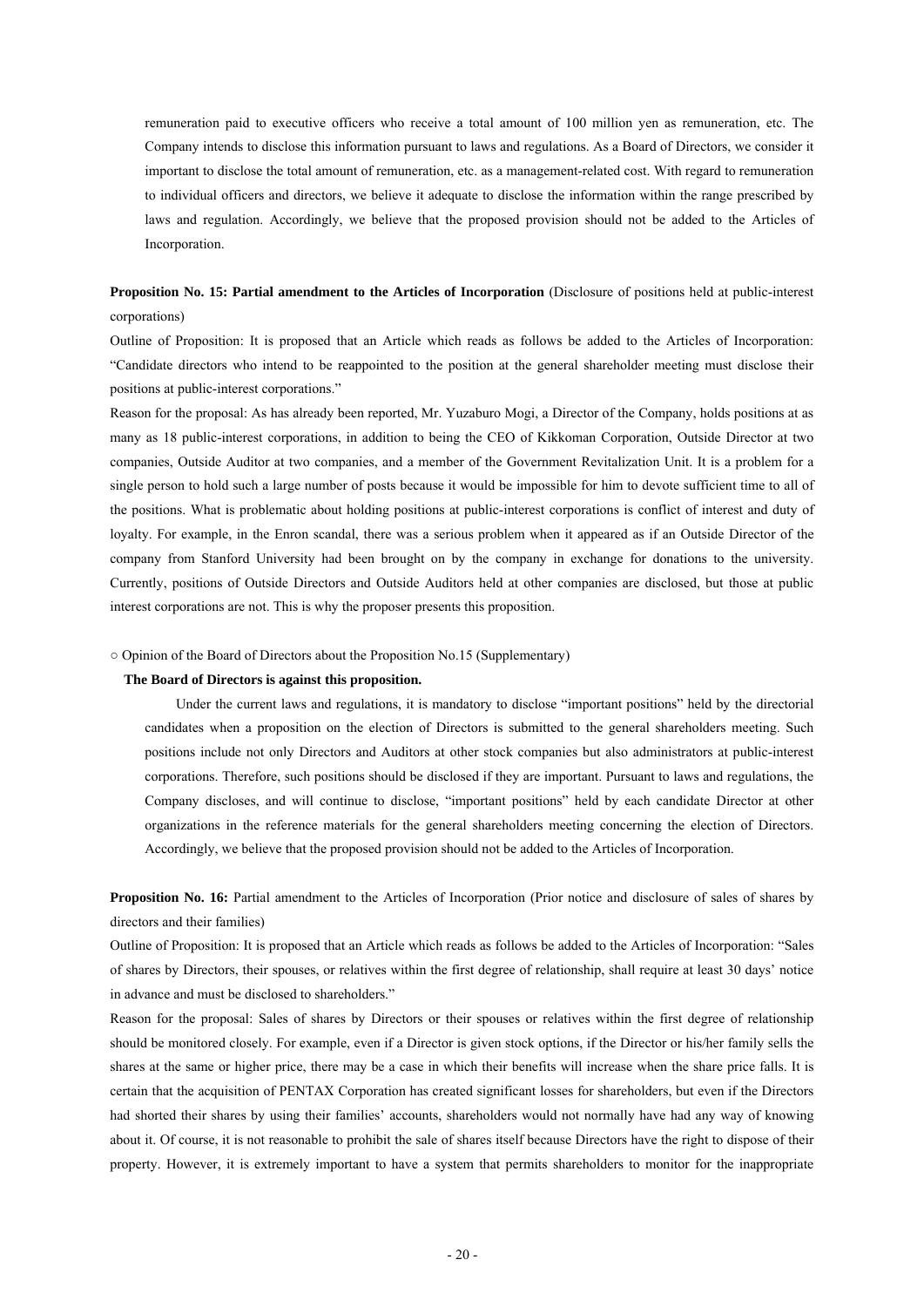disposal of shares, and this is why the proposer presents this proposition.

#### ○ Opinion of the Board of Directors about the Proposition No.16 (Supplementary)

# **The Board of Directors is against this proposition.**

 From the viewpoint of compliance, the Company has laid down its "Rules concerning management of internal information and trading of the Company's shares, etc." in an effort to manage insider information and prevent insider trading. We believe that trading of the Company's shares, etc. should be regulated for the purpose of preventing insider trading, and the introduction of further regulations should be considered carefully because it involves an issue of individual property rights. Accordingly, we believe that the proposed provision should not be added to the Articles of Incorporation.

#### **Proposition No. 17:** Partial amendment to the Articles of Incorporation (Prohibition of hedging by stock option holders)

Outline of Proposition: It is proposed that Articles which read as follows be added to the Articles of Incorporation: "Directors and Executive Officers holding stock options and shares are prohibited from hedging by such methods as selling the call option while retaining the put option. The Compensation Committee must create guidelines to this end and disclose them to shareholders." and; "Employees holding stock options must be prohibited from hedging by such methods as selling the call option while retaining the put option, and internal rules to this end must be approved by the Board of Directors."

Reason for the proposal: Issuance of stock options will not function as a discipline which motivates Directors, Executive Officers and employees granted stock options to strive to bring about long-term shareholder profits if they undertake hedging such as selling the call option while retaining the put option. However, the current Compensation Committee does not seem to be aware of this issue, and this has prompted the proposer to present this proposition.

#### ○ Opinion of the Board of Directors about the Proposition No.17 (Supplementary)

# **The Board of Directors is against this proposition.**

 This proposition requests a blanket prohibition on hedging by Executive Officers, Directors, and employees of the Company concerning shares or stock options they own. However, the above-mentioned way of hedging is simply inconceivable. In addition, this proposition prohibits actions to protect property values. Such a prohibition would unduly restrict the property rights of individuals without just cause. Accordingly, we believe that the proposed provisions should not be added to the Articles of Incorporation.